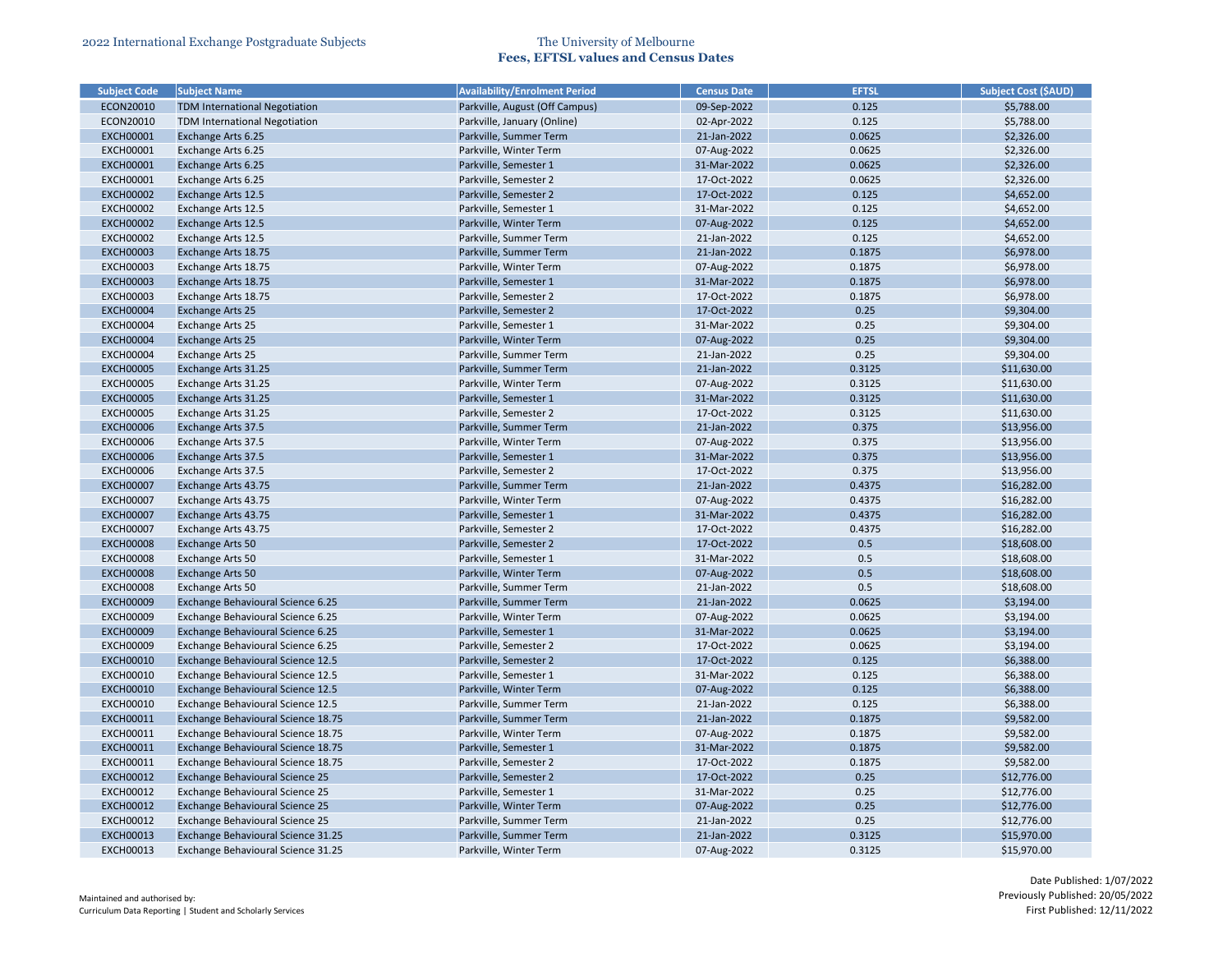| <b>Subject Code</b> | <b>Subject Name</b>                    | <b>Availability/Enrolment Period</b> | <b>Census Date</b> | <b>EFTSL</b> | <b>Subject Cost (\$AUD)</b> |
|---------------------|----------------------------------------|--------------------------------------|--------------------|--------------|-----------------------------|
| <b>EXCH00013</b>    | Exchange Behavioural Science 31.25     | Parkville, Semester 1                | 31-Mar-2022        | 0.3125       | \$15,970.00                 |
| <b>EXCH00013</b>    | Exchange Behavioural Science 31.25     | Parkville, Semester 2                | 17-Oct-2022        | 0.3125       | \$15,970.00                 |
| <b>EXCH00014</b>    | Exchange Behavioural Science 37.5      | Parkville, Semester 2                | 17-Oct-2022        | 0.375        | \$19,164.00                 |
| <b>EXCH00014</b>    | Exchange Behavioural Science 37.5      | Parkville, Semester 1                | 31-Mar-2022        | 0.375        | \$19,164.00                 |
| <b>EXCH00014</b>    | Exchange Behavioural Science 37.5      | Parkville, Winter Term               | 07-Aug-2022        | 0.375        | \$19,164.00                 |
| <b>EXCH00014</b>    | Exchange Behavioural Science 37.5      | Parkville, Summer Term               | 21-Jan-2022        | 0.375        | \$19,164.00                 |
| <b>EXCH00015</b>    | Exchange Behavioural Science 43.75     | Parkville, Summer Term               | 21-Jan-2022        | 0.4375       | \$22,358.00                 |
| <b>EXCH00015</b>    | Exchange Behavioural Science 43.75     | Parkville, Winter Term               | 07-Aug-2022        | 0.4375       | \$22,358.00                 |
| <b>EXCH00015</b>    | Exchange Behavioural Science 43.75     | Parkville, Semester 1                | 31-Mar-2022        | 0.4375       | \$22,358.00                 |
| <b>EXCH00015</b>    | Exchange Behavioural Science 43.75     | Parkville, Semester 2                | 17-Oct-2022        | 0.4375       | \$22,358.00                 |
| <b>EXCH00016</b>    | Exchange Behavioural Science 50        | Parkville, Semester 2                | 17-Oct-2022        | 0.5          | \$25,552.00                 |
| <b>EXCH00016</b>    | Exchange Behavioural Science 50        | Parkville, Semester 1                | 31-Mar-2022        | 0.5          | \$25,552.00                 |
| <b>EXCH00016</b>    | Exchange Behavioural Science 50        | Parkville, Winter Term               | 07-Aug-2022        | 0.5          | \$25,552.00                 |
| <b>EXCH00016</b>    | Exchange Behavioural Science 50        | Parkville, Summer Term               | 21-Jan-2022        | 0.5          | \$25,552.00                 |
| <b>EXCH00017</b>    | Exchange Management and Commerce 6.25  | Parkville, Summer Term               | 21-Jan-2022        | 0.0625       | \$2,894.00                  |
| <b>EXCH00017</b>    | Exchange Management and Commerce 6.25  | Parkville, Winter Term               | 07-Aug-2022        | 0.0625       | \$2,894.00                  |
| <b>EXCH00017</b>    | Exchange Management and Commerce 6.25  | Parkville, Semester 1                | 31-Mar-2022        | 0.0625       | \$2,894.00                  |
| <b>EXCH00017</b>    | Exchange Management and Commerce 6.25  | Parkville, Semester 2                | 17-Oct-2022        | 0.0625       | \$2,894.00                  |
| <b>EXCH00018</b>    | Exchange Management and Commerce 12.5  | Parkville, Semester 2                | 17-Oct-2022        | 0.125        | \$5,788.00                  |
| <b>EXCH00018</b>    | Exchange Management and Commerce 12.5  | Parkville, Semester 1                | 31-Mar-2022        | 0.125        | \$5,788.00                  |
| <b>EXCH00018</b>    | Exchange Management and Commerce 12.5  | Parkville, Winter Term               | 07-Aug-2022        | 0.125        | \$5,788.00                  |
| <b>EXCH00018</b>    | Exchange Management and Commerce 12.5  | Parkville, Summer Term               | 21-Jan-2022        | 0.125        | \$5,788.00                  |
| <b>EXCH00019</b>    | Exchange Management and Commerce 18.75 | Parkville, Summer Term               | 21-Jan-2022        | 0.1875       | \$8,682.00                  |
| <b>EXCH00019</b>    | Exchange Management and Commerce 18.75 | Parkville, Winter Term               | 07-Aug-2022        | 0.1875       | \$8,682.00                  |
| <b>EXCH00019</b>    | Exchange Management and Commerce 18.75 | Parkville, Semester 1                | 31-Mar-2022        | 0.1875       | \$8,682.00                  |
| <b>EXCH00019</b>    | Exchange Management and Commerce 18.75 | Parkville, Semester 2                | 17-Oct-2022        | 0.1875       | \$8,682.00                  |
| <b>EXCH00020</b>    | Exchange Management and Commerce 25    | Parkville, Semester 2                | 17-Oct-2022        | 0.25         | \$11,576.00                 |
| <b>EXCH00020</b>    | Exchange Management and Commerce 25    | Parkville, Semester 1                | 31-Mar-2022        | 0.25         | \$11,576.00                 |
| <b>EXCH00020</b>    | Exchange Management and Commerce 25    | Parkville, Winter Term               | 07-Aug-2022        | 0.25         | \$11,576.00                 |
| <b>EXCH00020</b>    | Exchange Management and Commerce 25    | Parkville, Summer Term               | 21-Jan-2022        | 0.25         | \$11,576.00                 |
| <b>EXCH00021</b>    | Exchange Management and Commerce 31.25 | Parkville, Summer Term               | 21-Jan-2022        | 0.3125       | \$14,470.00                 |
| <b>EXCH00021</b>    | Exchange Management and Commerce 31.25 | Parkville, Winter Term               | 07-Aug-2022        | 0.3125       | \$14,470.00                 |
| <b>EXCH00021</b>    | Exchange Management and Commerce 31.25 | Parkville, Semester 1                | 31-Mar-2022        | 0.3125       | \$14,470.00                 |
| <b>EXCH00021</b>    | Exchange Management and Commerce 31.25 | Parkville, Semester 2                | 17-Oct-2022        | 0.3125       | \$14,470.00                 |
| <b>EXCH00022</b>    | Exchange Management and Commerce 37.5  | Parkville, Semester 2                | 17-Oct-2022        | 0.375        | \$17,364.00                 |
| <b>EXCH00022</b>    | Exchange Management and Commerce 37.5  | Parkville, Semester 1                | 31-Mar-2022        | 0.375        | \$17,364.00                 |
| <b>EXCH00022</b>    | Exchange Management and Commerce 37.5  | Parkville, Winter Term               | 07-Aug-2022        | 0.375        | \$17,364.00                 |
| <b>EXCH00022</b>    | Exchange Management and Commerce 37.5  | Parkville, Summer Term               | 21-Jan-2022        | 0.375        | \$17,364.00                 |
| <b>EXCH00023</b>    | Exchange Management and Commerce 43.75 | Parkville, Summer Term               | 21-Jan-2022        | 0.4375       | \$20,258.00                 |
| <b>EXCH00023</b>    | Exchange Management and Commerce 43.75 | Parkville, Winter Term               | 07-Aug-2022        | 0.4375       | \$20,258.00                 |
| <b>EXCH00023</b>    | Exchange Management and Commerce 43.75 | Parkville, Semester 1                | 31-Mar-2022        | 0.4375       | \$20,258.00                 |
| <b>EXCH00023</b>    | Exchange Management and Commerce 43.75 | Parkville, Semester 2                | 17-Oct-2022        | 0.4375       | \$20,258.00                 |
| <b>EXCH00024</b>    | Exchange Management and Commerce 50    | Parkville, Semester 2                | 17-Oct-2022        | 0.5          | \$23,152.00                 |
| <b>EXCH00024</b>    | Exchange Management and Commerce 50    | Parkville, Semester 1                | 31-Mar-2022        | 0.5          | \$23,152.00                 |
| <b>EXCH00024</b>    | Exchange Management and Commerce 50    | Parkville, Winter Term               | 07-Aug-2022        | 0.5          | \$23,152.00                 |
| <b>EXCH00024</b>    | Exchange Management and Commerce 50    | Parkville, Summer Term               | 21-Jan-2022        | 0.5          | \$23,152.00                 |
| <b>EXCH00025</b>    | Exchange Built Environment 6.25        | Parkville, Summer Term               | 21-Jan-2022        | 0.0625       | \$2,782.00                  |
| <b>EXCH00025</b>    | Exchange Built Environment 6.25        | Parkville, Winter Term               | 07-Aug-2022        | 0.0625       | \$2,782.00                  |
| <b>EXCH00025</b>    | Exchange Built Environment 6.25        | Parkville, Semester 1                | 31-Mar-2022        | 0.0625       | \$2,782.00                  |
| <b>EXCH00025</b>    | Exchange Built Environment 6.25        | Parkville, Semester 2                | 17-Oct-2022        | 0.0625       | \$2,782.00                  |
| <b>EXCH00026</b>    | Exchange Built Environment 12.5        | Parkville, Semester 2                | 17-Oct-2022        | 0.125        | \$5,564.00                  |
| <b>EXCH00026</b>    | Exchange Built Environment 12.5        | Parkville, Semester 1                | 31-Mar-2022        | 0.125        | \$5,564.00                  |
|                     |                                        |                                      |                    |              |                             |

| <b>Subject Cost (SAUD)</b> |
|----------------------------|
| \$15,970.00                |
| \$15,970.00                |
| \$19,164.00                |
| \$19,164.00                |
| \$19,164.00                |
| \$19,164.00                |
| \$22,358.00                |
| \$22,358.00                |
| \$22,358.00                |
| \$22,358.00                |
| \$25,552.00                |
| \$25,552.00                |
| \$25,552.00                |
| \$25,552.00                |
| \$2,894.00                 |
| \$2,894.00                 |
| \$2,894.00                 |
| \$2,894.00                 |
| \$5,788.00                 |
| \$5,788.00                 |
| \$5,788.00                 |
| \$5,788.00                 |
| \$8,682.00                 |
| \$8,682.00                 |
| \$8,682.00                 |
| \$8,682.00                 |
|                            |
| \$11,576.00                |
| \$11,576.00                |
| \$11,576.00<br>\$11,576.00 |
|                            |
| \$14,470.00                |
| \$14,470.00                |
| \$14,470.00                |
| \$14,470.00                |
| \$17,364.00                |
| \$17,364.00                |
| \$17,364.00                |
| \$17,364.00                |
| \$20,258.00                |
| \$20,258.00                |
| \$20,258.00                |
| \$20,258.00                |
| \$23,152.00                |
| \$23,152.00                |
| \$23,152.00                |
| \$23,152.00                |
| \$2,782.00                 |
| \$2,782.00                 |
| \$2,782.00                 |
| \$2,782.00                 |
| \$5,564.00                 |
| \$5,564.00                 |
|                            |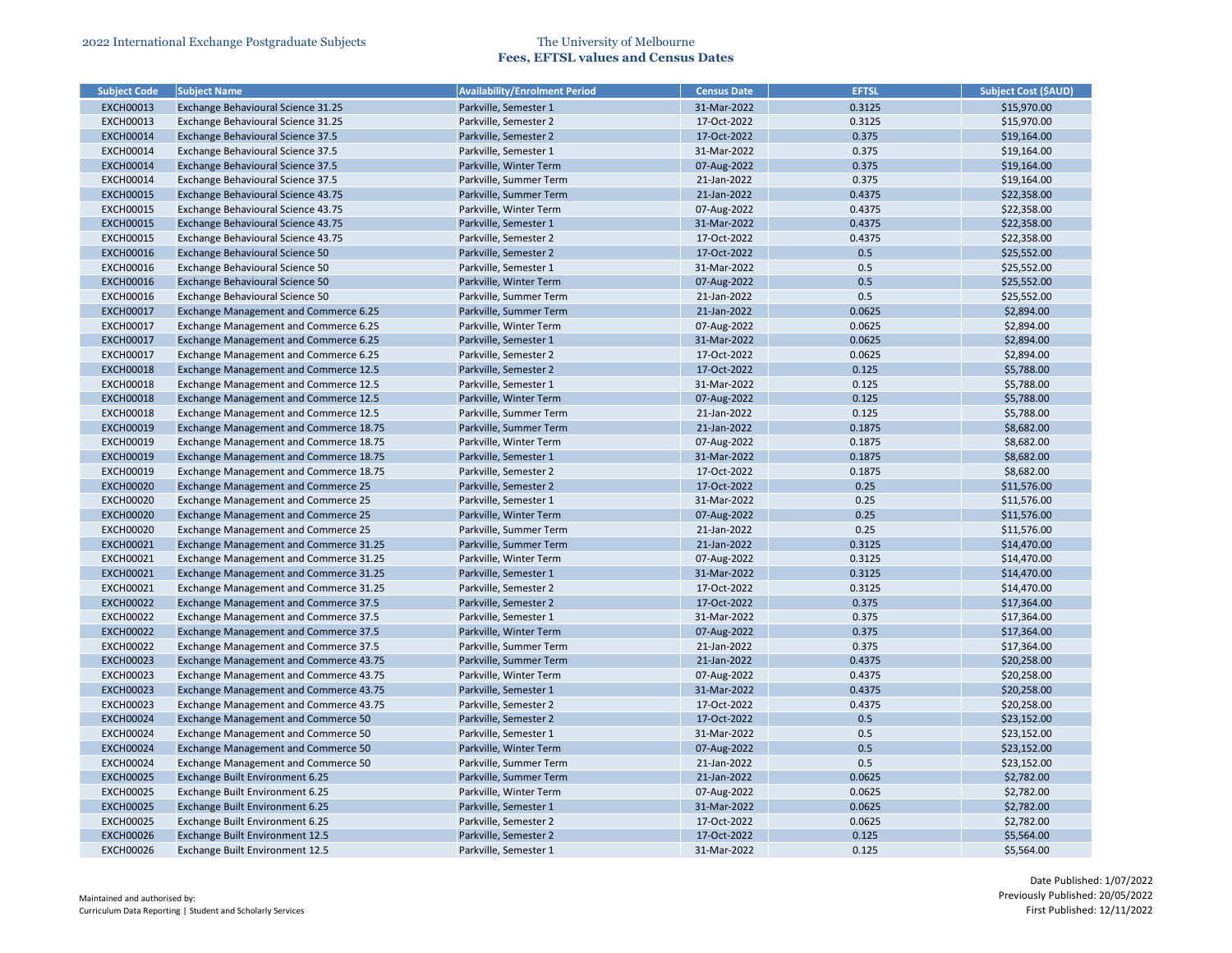| <b>Subject Code</b> | <b>Subject Name</b>                          | <b>Availability/Enrolment Period</b> | <b>Census Date</b> | <b>EFTSL</b> | <b>Subject Cost (\$AUD)</b> |
|---------------------|----------------------------------------------|--------------------------------------|--------------------|--------------|-----------------------------|
| <b>EXCH00026</b>    | Exchange Built Environment 12.5              | Parkville, Winter Term               | 07-Aug-2022        | 0.125        | \$5,564.00                  |
| <b>EXCH00026</b>    | Exchange Built Environment 12.5              | Parkville, Summer Term               | 21-Jan-2022        | 0.125        | \$5,564.00                  |
| <b>EXCH00027</b>    | Exchange Built Environment 18.75             | Parkville, Summer Term               | 21-Jan-2022        | 0.1875       | \$8,346.00                  |
| <b>EXCH00027</b>    | Exchange Built Environment 18.75             | Parkville, Winter Term               | 07-Aug-2022        | 0.1875       | \$8,346.00                  |
| <b>EXCH00027</b>    | Exchange Built Environment 18.75             | Parkville, Semester 1                | 31-Mar-2022        | 0.1875       | \$8,346.00                  |
| <b>EXCH00027</b>    | Exchange Built Environment 18.75             | Parkville, Semester 2                | 17-Oct-2022        | 0.1875       | \$8,346.00                  |
| <b>EXCH00028</b>    | Exchange Built Environment 25                | Parkville, Semester 2                | 17-Oct-2022        | 0.25         | \$11,128.00                 |
| <b>EXCH00028</b>    | Exchange Built Environment 25                | Parkville, Semester 1                | 31-Mar-2022        | 0.25         | \$11,128.00                 |
| <b>EXCH00028</b>    | Exchange Built Environment 25                | Parkville, Winter Term               | 07-Aug-2022        | 0.25         | \$11,128.00                 |
| <b>EXCH00028</b>    | Exchange Built Environment 25                | Parkville, Summer Term               | 21-Jan-2022        | 0.25         | \$11,128.00                 |
| <b>EXCH00029</b>    | Exchange Built Environment 31.25             | Parkville, Summer Term               | 21-Jan-2022        | 0.3125       | \$13,910.00                 |
| <b>EXCH00029</b>    | Exchange Built Environment 31.25             | Parkville, Winter Term               | 07-Aug-2022        | 0.3125       | \$13,910.00                 |
| <b>EXCH00029</b>    | Exchange Built Environment 31.25             | Parkville, Semester 1                | 31-Mar-2022        | 0.3125       | \$13,910.00                 |
| <b>EXCH00029</b>    | Exchange Built Environment 31.25             | Parkville, Semester 2                | 17-Oct-2022        | 0.3125       | \$13,910.00                 |
| <b>EXCH00030</b>    | Exchange Built Environment 37.5              | Parkville, Semester 2                | 17-Oct-2022        | 0.375        | \$16,692.00                 |
| <b>EXCH00030</b>    | Exchange Built Environment 37.5              | Parkville, Semester 1                | 31-Mar-2022        | 0.375        | \$16,692.00                 |
| <b>EXCH00030</b>    | Exchange Built Environment 37.5              | Parkville, Winter Term               | 07-Aug-2022        | 0.375        | \$16,692.00                 |
| <b>EXCH00030</b>    | Exchange Built Environment 37.5              | Parkville, Summer Term               | 21-Jan-2022        | 0.375        | \$16,692.00                 |
| <b>EXCH00031</b>    | Exchange Built Environment 43.75             | Parkville, Summer Term               | 21-Jan-2022        | 0.4375       | \$19,474.00                 |
| <b>EXCH00031</b>    | Exchange Built Environment 43.75             | Parkville, Winter Term               | 07-Aug-2022        | 0.4375       | \$19,474.00                 |
| <b>EXCH00031</b>    | Exchange Built Environment 43.75             | Parkville, Semester 1                | 31-Mar-2022        | 0.4375       | \$19,474.00                 |
| <b>EXCH00031</b>    | Exchange Built Environment 43.75             | Parkville, Semester 2                | 17-Oct-2022        | 0.4375       | \$19,474.00                 |
| <b>EXCH00032</b>    | Exchange Built Environment 50                | Parkville, Semester 2                | 17-Oct-2022        | 0.5          | \$22,256.00                 |
| <b>EXCH00032</b>    | Exchange Built Environment 50                | Parkville, Semester 1                | 31-Mar-2022        | 0.5          | \$22,256.00                 |
| <b>EXCH00032</b>    | Exchange Built Environment 50                | Parkville, Winter Term               | 07-Aug-2022        | 0.5          | \$22,256.00                 |
| <b>EXCH00032</b>    | Exchange Built Environment 50                | Parkville, Summer Term               | 21-Jan-2022        | 0.5          | \$22,256.00                 |
| <b>EXCH00033</b>    | Exchange Information Technology 6.25         | Parkville, Summer Term               | 21-Jan-2022        | 0.0625       | \$3,020.00                  |
| <b>EXCH00033</b>    | Exchange Information Technology 6.25         | Parkville, Winter Term               | 07-Aug-2022        | 0.0625       | \$3,020.00                  |
| <b>EXCH00033</b>    | Exchange Information Technology 6.25         | Parkville, Semester 1                | 31-Mar-2022        | 0.0625       | \$3,020.00                  |
| <b>EXCH00033</b>    | Exchange Information Technology 6.25         | Parkville, Semester 2                | 17-Oct-2022        | 0.0625       | \$3,020.00                  |
| <b>EXCH00034</b>    | <b>Exchange Information Technology 12.5</b>  | Parkville, Semester 2                | 17-Oct-2022        | 0.125        | \$6,040.00                  |
| <b>EXCH00034</b>    | Exchange Information Technology 12.5         | Parkville, Semester 1                | 31-Mar-2022        | 0.125        | \$6,040.00                  |
| <b>EXCH00034</b>    | <b>Exchange Information Technology 12.5</b>  | Parkville, Winter Term               | 07-Aug-2022        | 0.125        | \$6,040.00                  |
| <b>EXCH00034</b>    | <b>Exchange Information Technology 12.5</b>  | Parkville, Summer Term               | 21-Jan-2022        | 0.125        | \$6,040.00                  |
| <b>EXCH00035</b>    | Exchange Information Technology 18.75        | Parkville, Summer Term               | 21-Jan-2022        | 0.1875       | \$9,060.00                  |
| <b>EXCH00035</b>    | Exchange Information Technology 18.75        | Parkville, Winter Term               | 07-Aug-2022        | 0.1875       | \$9,060.00                  |
| <b>EXCH00035</b>    | Exchange Information Technology 18.75        | Parkville, Semester 1                | 31-Mar-2022        | 0.1875       | \$9,060.00                  |
| <b>EXCH00035</b>    | Exchange Information Technology 18.75        | Parkville, Semester 2                | 17-Oct-2022        | 0.1875       | \$9,060.00                  |
| <b>EXCH00036</b>    | <b>Exchange Information Technology 25</b>    | Parkville, Semester 2                | 17-Oct-2022        | 0.25         | \$12,080.00                 |
| <b>EXCH00036</b>    | Exchange Information Technology 25           | Parkville, Semester 1                | 31-Mar-2022        | 0.25         | \$12,080.00                 |
| <b>EXCH00036</b>    | Exchange Information Technology 25           | Parkville, Winter Term               | 07-Aug-2022        | 0.25         | \$12,080.00                 |
| <b>EXCH00036</b>    | Exchange Information Technology 25           | Parkville, Summer Term               | 21-Jan-2022        | 0.25         | \$12,080.00                 |
| <b>EXCH00037</b>    | Exchange Information Technology 31.25        | Parkville, Summer Term               | 21-Jan-2022        | 0.3125       | \$15,100.00                 |
| <b>EXCH00037</b>    | Exchange Information Technology 31.25        | Parkville, Winter Term               | 07-Aug-2022        | 0.3125       | \$15,100.00                 |
| <b>EXCH00037</b>    | <b>Exchange Information Technology 31.25</b> | Parkville, Semester 1                | 31-Mar-2022        | 0.3125       | \$15,100.00                 |
| <b>EXCH00037</b>    | Exchange Information Technology 31.25        | Parkville, Semester 2                | 17-Oct-2022        | 0.3125       | \$15,100.00                 |
| <b>EXCH00038</b>    | <b>Exchange Information Technology 37.5</b>  | Parkville, Semester 2                | 17-Oct-2022        | 0.375        | \$18,120.00                 |
| <b>EXCH00038</b>    | <b>Exchange Information Technology 37.5</b>  | Parkville, Semester 1                | 31-Mar-2022        | 0.375        | \$18,120.00                 |
| <b>EXCH00038</b>    | <b>Exchange Information Technology 37.5</b>  | Parkville, Winter Term               | 07-Aug-2022        | 0.375        | \$18,120.00                 |
| <b>EXCH00038</b>    | Exchange Information Technology 37.5         | Parkville, Summer Term               | 21-Jan-2022        | 0.375        | \$18,120.00                 |
| <b>EXCH00039</b>    | Exchange Information Technology 43.75        | Parkville, Summer Term               | 21-Jan-2022        | 0.4375       | \$21,140.00                 |
| <b>EXCH00039</b>    | Exchange Information Technology 43.75        | Parkville, Winter Term               | 07-Aug-2022        | 0.4375       | \$21,140.00                 |
|                     |                                              |                                      |                    |              |                             |

| <b>Subject Cost (\$AUD)</b> |
|-----------------------------|
| \$5,564.00                  |
| \$5,564.00                  |
| \$8,346.00                  |
| \$8,346.00                  |
| \$8,346.00                  |
| \$8,346.00                  |
| \$11,128.00                 |
| \$11,128.00                 |
| \$11,128.00                 |
| \$11,128.00                 |
| \$13,910.00                 |
| \$13,910.00                 |
| \$13,910.00                 |
| \$13,910.00                 |
| \$16,692.00                 |
| \$16,692.00                 |
| \$16,692.00                 |
| \$16,692.00                 |
| \$19,474.00                 |
| \$19,474.00                 |
| \$19,474.00                 |
| \$19,474.00                 |
| \$22,256.00                 |
| \$22,256.00                 |
| \$22,256.00                 |
| \$22,256.00                 |
| \$3,020.00                  |
| \$3,020.00                  |
| \$3,020.00                  |
| \$3,020.00                  |
| \$6,040.00                  |
| \$6,040.00                  |
| \$6,040.00                  |
| \$6,040.00                  |
| \$9,060.00                  |
| \$9,060.00                  |
| \$9,060.00                  |
| \$9,060.00                  |
| \$12,080.00                 |
| \$12,080.00                 |
| \$12,080.00                 |
| \$12,080.00                 |
|                             |
| \$15,100.00                 |
| \$15,100.00                 |
| \$15,100.00                 |
| \$15,100.00                 |
| \$18,120.00                 |
| \$18,120.00                 |
| \$18,120.00                 |
| \$18,120.00                 |
| \$21,140.00                 |
| \$21,140.00                 |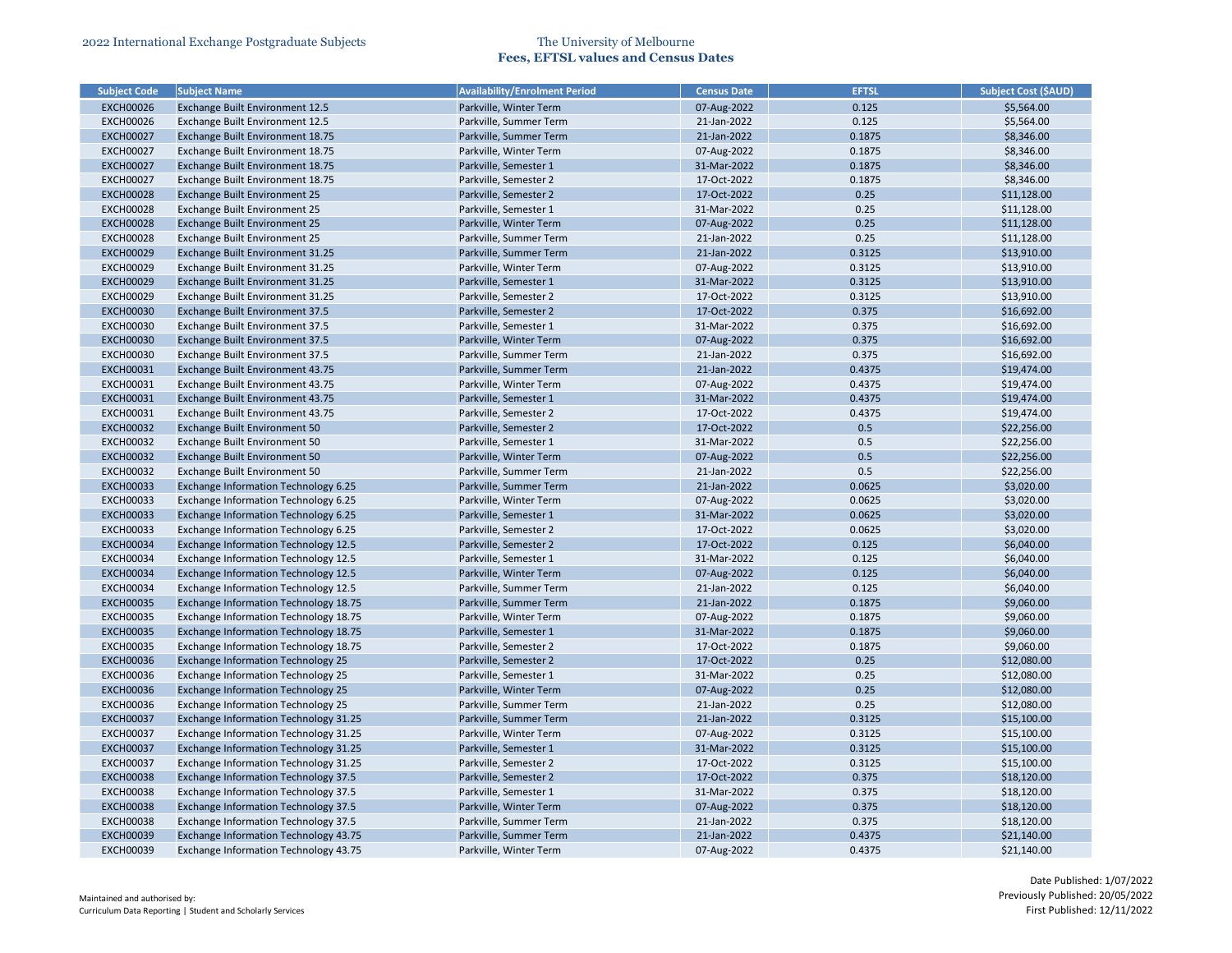| <b>Subject Code</b> | <b>Subject Name</b>                       | <b>Availability/Enrolment Period</b> | <b>Census Date</b> | <b>EFTSL</b>     | <b>Subject Cost (\$AUD)</b> |
|---------------------|-------------------------------------------|--------------------------------------|--------------------|------------------|-----------------------------|
| <b>EXCH00039</b>    | Exchange Information Technology 43.75     | Parkville, Semester 1                | 31-Mar-2022        | 0.4375           | \$21,140.00                 |
| <b>EXCH00039</b>    | Exchange Information Technology 43.75     | Parkville, Semester 2                | 17-Oct-2022        | 0.4375           | \$21,140.00                 |
| <b>EXCH00040</b>    | Exchange Information Technology 50        | Parkville, Semester 2                | 17-Oct-2022        | 0.5              | \$24,160.00                 |
| <b>EXCH00040</b>    | <b>Exchange Information Technology 50</b> | Parkville, Semester 1                | 31-Mar-2022        | 0.5              | \$24,160.00                 |
| <b>EXCH00040</b>    | Exchange Information Technology 50        | Parkville, Winter Term               | 07-Aug-2022        | 0.5              | \$24,160.00                 |
| <b>EXCH00040</b>    | Exchange Information Technology 50        | Parkville, Summer Term               | 21-Jan-2022        | 0.5              | \$24,160.00                 |
| <b>EXCH00041</b>    | Exchange Physiotherapy 6.25               | Parkville, Summer Term               | 21-Jan-2022        | 0.0625           | \$3,100.00                  |
| <b>EXCH00041</b>    | Exchange Physiotherapy 6.25               | Parkville, Winter Term               | 07-Aug-2022        | 0.0625           | \$3,100.00                  |
| <b>EXCH00041</b>    | Exchange Physiotherapy 6.25               | Parkville, Semester 1                | 31-Mar-2022        | 0.0625           | \$3,100.00                  |
| <b>EXCH00041</b>    | Exchange Physiotherapy 6.25               | Parkville, Semester 2                | 17-Oct-2022        | 0.0625           | \$3,100.00                  |
| <b>EXCH00042</b>    | Exchange Physiotherapy 12.5               | Parkville, Semester 2                | 17-Oct-2022        | 0.125            | \$6,200.00                  |
| <b>EXCH00042</b>    | Exchange Physiotherapy 12.5               | Parkville, Semester 1                | 31-Mar-2022        | 0.125            | \$6,200.00                  |
| <b>EXCH00042</b>    | Exchange Physiotherapy 12.5               | Parkville, Winter Term               | 07-Aug-2022        | 0.125            | \$6,200.00                  |
| <b>EXCH00042</b>    | Exchange Physiotherapy 12.5               | Parkville, Summer Term               | 21-Jan-2022        | 0.125            | \$6,200.00                  |
| <b>EXCH00043</b>    | Exchange Physiotherapy 18.75              | Parkville, Summer Term               | 21-Jan-2022        | 0.1875           | \$9,300.00                  |
| <b>EXCH00043</b>    | Exchange Physiotherapy 18.75              | Parkville, Winter Term               | 07-Aug-2022        | 0.1875           | \$9,300.00                  |
| <b>EXCH00043</b>    | Exchange Physiotherapy 18.75              | Parkville, Semester 1                | 31-Mar-2022        | 0.1875           | \$9,300.00                  |
| <b>EXCH00043</b>    | Exchange Physiotherapy 18.75              | Parkville, Semester 2                | 17-Oct-2022        | 0.1875           | \$9,300.00                  |
| <b>EXCH00044</b>    | Exchange Physiotherapy 25                 | Parkville, Semester 2                | 17-Oct-2022        | 0.25             | \$12,400.00                 |
| <b>EXCH00044</b>    | Exchange Physiotherapy 25                 | Parkville, Semester 1                | 31-Mar-2022        | 0.25             | \$12,400.00                 |
| <b>EXCH00044</b>    | Exchange Physiotherapy 25                 | Parkville, Winter Term               | 07-Aug-2022        | 0.25             | \$12,400.00                 |
| <b>EXCH00044</b>    | Exchange Physiotherapy 25                 | Parkville, Summer Term               | 21-Jan-2022        | 0.25             | \$12,400.00                 |
| <b>EXCH00045</b>    | Exchange Physiotherapy 31.25              | Parkville, Summer Term               | 21-Jan-2022        | 0.3125           | \$15,500.00                 |
| <b>EXCH00045</b>    | Exchange Physiotherapy 31.25              | Parkville, Winter Term               | 07-Aug-2022        | 0.3125           | \$15,500.00                 |
| <b>EXCH00045</b>    | Exchange Physiotherapy 31.25              | Parkville, Semester 1                | 31-Mar-2022        | 0.3125           | \$15,500.00                 |
| <b>EXCH00045</b>    | Exchange Physiotherapy 31.25              | Parkville, Semester 2                | 17-Oct-2022        | 0.3125           | \$15,500.00                 |
| <b>EXCH00046</b>    | Exchange Physiotherapy 37.5               | Parkville, Semester 2                | 17-Oct-2022        | 0.375            | \$18,600.00                 |
| <b>EXCH00046</b>    | Exchange Physiotherapy 37.5               | Parkville, Semester 1                | 31-Mar-2022        | 0.375            | \$18,600.00                 |
| <b>EXCH00046</b>    | Exchange Physiotherapy 37.5               | Parkville, Winter Term               | 07-Aug-2022        | 0.375            | \$18,600.00                 |
| <b>EXCH00046</b>    | Exchange Physiotherapy 37.5               | Parkville, Summer Term               | 21-Jan-2022        | 0.375            | \$18,600.00                 |
| <b>EXCH00047</b>    | Exchange Physiotherapy 43.75              | Parkville, Summer Term               | 21-Jan-2022        | 0.4375           | \$21,700.00                 |
| <b>EXCH00047</b>    | Exchange Physiotherapy 43.75              | Parkville, Winter Term               | 07-Aug-2022        | 0.4375           | \$21,700.00                 |
| <b>EXCH00047</b>    | Exchange Physiotherapy 43.75              | Parkville, Semester 1                | 31-Mar-2022        | 0.4375           | \$21,700.00                 |
| <b>EXCH00047</b>    | Exchange Physiotherapy 43.75              | Parkville, Semester 2                | 17-Oct-2022        | 0.4375           | \$21,700.00                 |
| <b>EXCH00048</b>    | Exchange Physiotherapy 50                 | Parkville, Semester 2                | 17-Oct-2022        | 0.5              | \$24,800.00                 |
| <b>EXCH00048</b>    | Exchange Physiotherapy 50                 | Parkville, Semester 1                | 31-Mar-2022        | 0.5              | \$24,800.00                 |
| <b>EXCH00048</b>    | Exchange Physiotherapy 50                 | Parkville, Winter Term               | 07-Aug-2022        | 0.5              | \$24,800.00                 |
| <b>EXCH00048</b>    | Exchange Physiotherapy 50                 | Parkville, Summer Term               | 21-Jan-2022        | 0.5              | \$24,800.00                 |
| <b>EXCH00049</b>    | Exchange Engineering 6.25                 | Parkville, Summer Term               | 21-Jan-2022        | 0.0625           | \$3,020.00                  |
| <b>EXCH00049</b>    | Exchange Engineering 6.25                 | Parkville, Winter Term               | 07-Aug-2022        | 0.0625           | \$3,020.00                  |
| <b>EXCH00049</b>    | <b>Exchange Engineering 6.25</b>          | Parkville, Semester 1                | 31-Mar-2022        | 0.0625           | \$3,020.00                  |
| <b>EXCH00049</b>    | Exchange Engineering 6.25                 | Parkville, Semester 2                | 17-Oct-2022        | 0.0625           | \$3,020.00                  |
| <b>EXCH00050</b>    | <b>Exchange Engineering 12.5</b>          | Parkville, Semester 2                | 17-Oct-2022        | 0.125            | \$6,040.00                  |
| <b>EXCH00050</b>    | <b>Exchange Engineering 12.5</b>          | Parkville, Semester 1                | 31-Mar-2022        | 0.125            | \$6,040.00                  |
| <b>EXCH00050</b>    | <b>Exchange Engineering 12.5</b>          | Parkville, Winter Term               | 07-Aug-2022        | 0.125            | \$6,040.00                  |
| <b>EXCH00050</b>    | <b>Exchange Engineering 12.5</b>          | Parkville, Summer Term               | 21-Jan-2022        | 0.125            | \$6,040.00                  |
|                     |                                           |                                      |                    |                  |                             |
| <b>EXCH00051</b>    | Exchange Engineering 18.75                | Parkville, Summer Term               | 21-Jan-2022        | 0.1875           | \$9,060.00                  |
| <b>EXCH00051</b>    | Exchange Engineering 18.75                | Parkville, Winter Term               | 07-Aug-2022        | 0.1875<br>0.1875 | \$9,060.00                  |
| <b>EXCH00051</b>    | <b>Exchange Engineering 18.75</b>         | Parkville, Semester 1                | 31-Mar-2022        |                  | \$9,060.00                  |
| <b>EXCH00051</b>    | <b>Exchange Engineering 18.75</b>         | Parkville, Semester 2                | 17-Oct-2022        | 0.1875           | \$9,060.00                  |
| <b>EXCH00052</b>    | <b>Exchange Engineering 25</b>            | Parkville, Semester 2                | 17-Oct-2022        | 0.25             | \$12,080.00                 |
| <b>EXCH00052</b>    | <b>Exchange Engineering 25</b>            | Parkville, Semester 1                | 31-Mar-2022        | 0.25             | \$12,080.00                 |

| <b>Subject Cost (\$AUD)</b> |
|-----------------------------|
| \$21,140.00                 |
| \$21,140.00                 |
| \$24,160.00                 |
| \$24,160.00                 |
| \$24,160.00                 |
| \$24,160.00                 |
| \$3,100.00                  |
| \$3,100.00                  |
| \$3,100.00                  |
| \$3,100.00                  |
| \$6,200.00                  |
| \$6,200.00                  |
| \$6,200.00                  |
| \$6,200.00                  |
| \$9,300.00                  |
| \$9,300.00                  |
| \$9,300.00                  |
| \$9,300.00                  |
| \$12,400.00                 |
| \$12,400.00                 |
| \$12,400.00                 |
| \$12,400.00                 |
| \$15,500.00                 |
| \$15,500.00                 |
| \$15,500.00                 |
| \$15,500.00                 |
| \$18,600.00                 |
| \$18,600.00                 |
| \$18,600.00                 |
| \$18,600.00                 |
| \$21,700.00                 |
| \$21,700.00                 |
| \$21,700.00                 |
| \$21,700.00                 |
|                             |
| \$24,800.00                 |
| \$24,800.00                 |
| \$24,800.00                 |
| \$24,800.00                 |
| \$3,020.00                  |
| \$3,020.00                  |
| \$3,020.00                  |
| \$3,020.00                  |
| \$6,040.00                  |
| \$6,040.00                  |
| \$6,040.00                  |
| \$6,040.00                  |
| \$9,060.00                  |
| \$9,060.00                  |
| \$9,060.00                  |
| \$9,060.00                  |
| \$12,080.00                 |
| \$12,080.00                 |
|                             |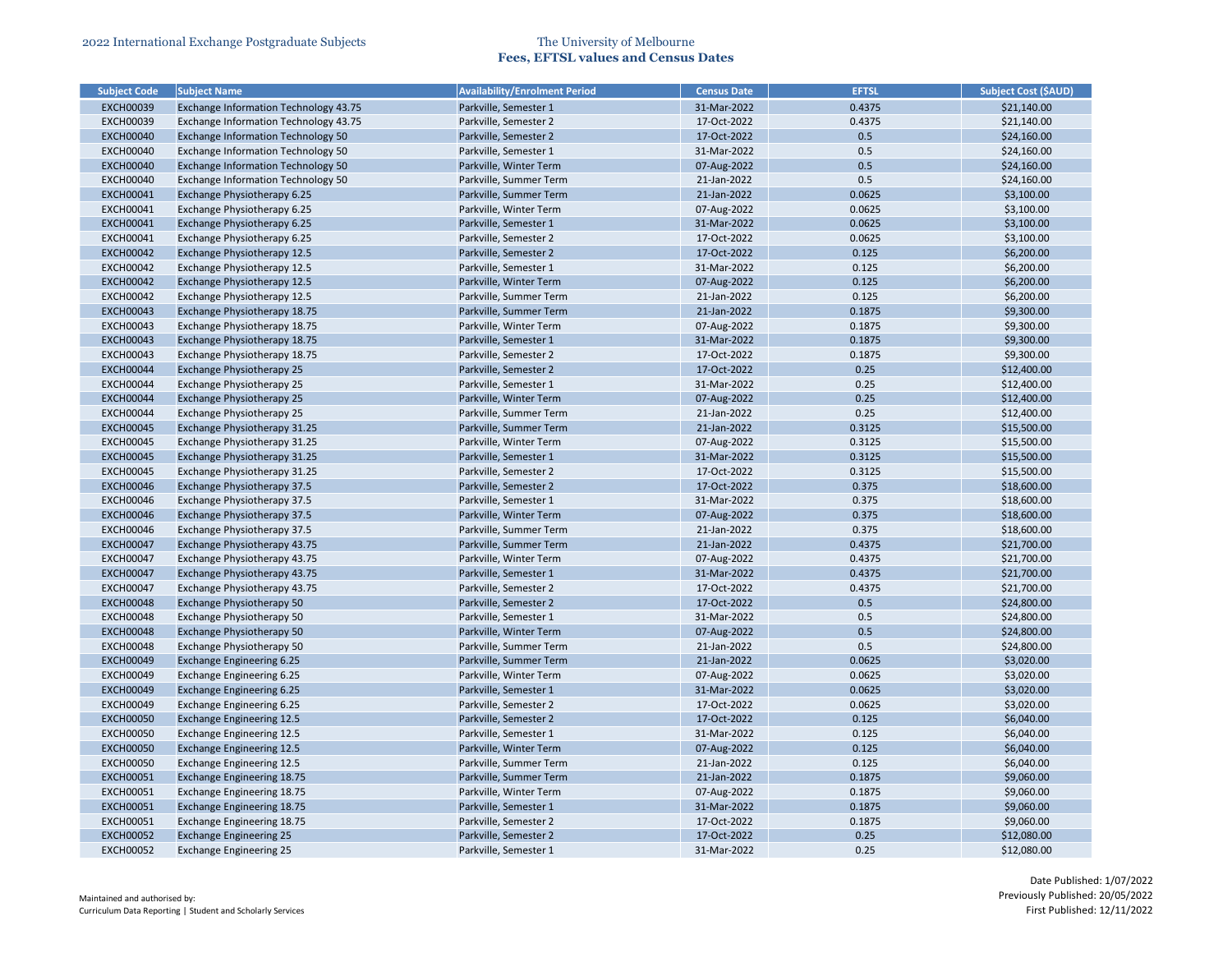| <b>Subject Code</b> | <b>Subject Name</b>               | <b>Availability/Enrolment Period</b> | <b>Census Date</b> | <b>EFTSL</b> | <b>Subject Cost (\$AUD)</b> |
|---------------------|-----------------------------------|--------------------------------------|--------------------|--------------|-----------------------------|
| <b>EXCH00052</b>    | <b>Exchange Engineering 25</b>    | Parkville, Winter Term               | 07-Aug-2022        | 0.25         | \$12,080.00                 |
| <b>EXCH00052</b>    | <b>Exchange Engineering 25</b>    | Parkville, Summer Term               | 21-Jan-2022        | 0.25         | \$12,080.00                 |
| <b>EXCH00053</b>    | Exchange Engineering 31.25        | Parkville, Summer Term               | 21-Jan-2022        | 0.3125       | \$15,100.00                 |
| <b>EXCH00053</b>    | Exchange Engineering 31.25        | Parkville, Winter Term               | 07-Aug-2022        | 0.3125       | \$15,100.00                 |
| <b>EXCH00053</b>    | Exchange Engineering 31.25        | Parkville, Semester 1                | 31-Mar-2022        | 0.3125       | \$15,100.00                 |
| <b>EXCH00053</b>    | Exchange Engineering 31.25        | Parkville, Semester 2                | 17-Oct-2022        | 0.3125       | \$15,100.00                 |
| <b>EXCH00054</b>    | <b>Exchange Engineering 37.5</b>  | Parkville, Semester 2                | 17-Oct-2022        | 0.375        | \$18,120.00                 |
| <b>EXCH00054</b>    | <b>Exchange Engineering 37.5</b>  | Parkville, Semester 1                | 31-Mar-2022        | 0.375        | \$18,120.00                 |
| <b>EXCH00054</b>    | <b>Exchange Engineering 37.5</b>  | Parkville, Winter Term               | 07-Aug-2022        | 0.375        | \$18,120.00                 |
| <b>EXCH00054</b>    | <b>Exchange Engineering 37.5</b>  | Parkville, Summer Term               | 21-Jan-2022        | 0.375        | \$18,120.00                 |
| <b>EXCH00055</b>    | <b>Exchange Engineering 43.75</b> | Parkville, Summer Term               | 21-Jan-2022        | 0.4375       | \$21,140.00                 |
| <b>EXCH00055</b>    | <b>Exchange Engineering 43.75</b> | Parkville, Winter Term               | 07-Aug-2022        | 0.4375       | \$21,140.00                 |
| <b>EXCH00055</b>    | Exchange Engineering 43.75        | Parkville, Semester 1                | 31-Mar-2022        | 0.4375       | \$21,140.00                 |
| <b>EXCH00055</b>    | Exchange Engineering 43.75        | Parkville, Semester 2                | 17-Oct-2022        | 0.4375       | \$21,140.00                 |
| <b>EXCH00056</b>    | <b>Exchange Engineering 50</b>    | Parkville, Semester 2                | 17-Oct-2022        | 0.5          | \$24,160.00                 |
| <b>EXCH00056</b>    | <b>Exchange Engineering 50</b>    | Parkville, Semester 1                | 31-Mar-2022        | 0.5          | \$24,160.00                 |
| <b>EXCH00056</b>    | <b>Exchange Engineering 50</b>    | Parkville, Winter Term               | 07-Aug-2022        | 0.5          | \$24,160.00                 |
| <b>EXCH00056</b>    | <b>Exchange Engineering 50</b>    | Parkville, Summer Term               | 21-Jan-2022        | 0.5          | \$24,160.00                 |
| <b>EXCH00057</b>    | Exchange Science 6.25             | Parkville, Summer Term               | 21-Jan-2022        | 0.0625       | \$2,978.00                  |
| <b>EXCH00057</b>    | Exchange Science 6.25             | Parkville, Winter Term               | 07-Aug-2022        | 0.0625       | \$2,978.00                  |
| <b>EXCH00057</b>    | Exchange Science 6.25             | Parkville, Semester 1                | 31-Mar-2022        | 0.0625       | \$2,978.00                  |
| <b>EXCH00057</b>    | Exchange Science 6.25             | Parkville, Semester 2                | 17-Oct-2022        | 0.0625       | \$2,978.00                  |
| <b>EXCH00058</b>    | Exchange Science 12.5             | Parkville, Semester 2                | 17-Oct-2022        | 0.125        | \$5,956.00                  |
| <b>EXCH00058</b>    | <b>Exchange Science 12.5</b>      | Parkville, Semester 1                | 31-Mar-2022        | 0.125        | \$5,956.00                  |
| <b>EXCH00058</b>    | <b>Exchange Science 12.5</b>      | Parkville, Winter Term               | 07-Aug-2022        | 0.125        | \$5,956.00                  |
| <b>EXCH00058</b>    | Exchange Science 12.5             | Parkville, Summer Term               | 21-Jan-2022        | 0.125        | \$5,956.00                  |
| <b>EXCH00059</b>    | Exchange Science 18.75            | Parkville, Summer Term               | 21-Jan-2022        | 0.1875       | \$8,934.00                  |
| <b>EXCH00059</b>    | Exchange Science 18.75            | Parkville, Winter Term               | 07-Aug-2022        | 0.1875       | \$8,934.00                  |
| <b>EXCH00059</b>    | Exchange Science 18.75            | Parkville, Semester 1                | 31-Mar-2022        | 0.1875       | \$8,934.00                  |
| <b>EXCH00059</b>    | Exchange Science 18.75            | Parkville, Semester 2                | 17-Oct-2022        | 0.1875       | \$8,934.00                  |
| <b>EXCH00060</b>    | <b>Exchange Science 25</b>        | Parkville, Semester 2                | 17-Oct-2022        | 0.25         | \$11,912.00                 |
| <b>EXCH00060</b>    | <b>Exchange Science 25</b>        | Parkville, Semester 1                | 31-Mar-2022        | 0.25         | \$11,912.00                 |
| <b>EXCH00060</b>    | <b>Exchange Science 25</b>        | Parkville, Winter Term               | 07-Aug-2022        | 0.25         | \$11,912.00                 |
| <b>EXCH00060</b>    | <b>Exchange Science 25</b>        | Parkville, Summer Term               | 21-Jan-2022        | 0.25         | \$11,912.00                 |
| <b>EXCH00061</b>    | Exchange Science 31.25            | Parkville, Summer Term               | 21-Jan-2022        | 0.3125       | \$14,890.00                 |
| <b>EXCH00061</b>    | Exchange Science 31.25            | Parkville, Winter Term               | 07-Aug-2022        | 0.3125       | \$14,890.00                 |
| <b>EXCH00061</b>    | Exchange Science 31.25            | Parkville, Semester 1                | 31-Mar-2022        | 0.3125       | \$14,890.00                 |
| <b>EXCH00061</b>    | Exchange Science 31.25            | Parkville, Semester 2                | 17-Oct-2022        | 0.3125       | \$14,890.00                 |
| <b>EXCH00062</b>    | <b>Exchange Science 37.5</b>      | Parkville, Semester 2                | 17-Oct-2022        | 0.375        | \$17,868.00                 |
| <b>EXCH00062</b>    | Exchange Science 37.5             | Parkville, Semester 1                | 31-Mar-2022        | 0.375        | \$17,868.00                 |
| <b>EXCH00062</b>    | <b>Exchange Science 37.5</b>      | Parkville, Winter Term               | 07-Aug-2022        | 0.375        | \$17,868.00                 |
| <b>EXCH00062</b>    | Exchange Science 37.5             | Parkville, Summer Term               | 21-Jan-2022        | 0.375        | \$17,868.00                 |
| <b>EXCH00063</b>    | Exchange Science 43.75            | Parkville, Summer Term               | 21-Jan-2022        | 0.4375       | \$20,846.00                 |
| <b>EXCH00063</b>    | Exchange Science 43.75            | Parkville, Winter Term               | 07-Aug-2022        | 0.4375       | \$20,846.00                 |
| <b>EXCH00063</b>    | Exchange Science 43.75            | Parkville, Semester 1                | 31-Mar-2022        | 0.4375       | \$20,846.00                 |
| <b>EXCH00063</b>    | Exchange Science 43.75            | Parkville, Semester 2                | 17-Oct-2022        | 0.4375       | \$20,846.00                 |
| <b>EXCH00064</b>    | <b>Exchange Science 50</b>        | Parkville, Semester 2                | 17-Oct-2022        | 0.5          | \$23,824.00                 |
| <b>EXCH00064</b>    | <b>Exchange Science 50</b>        | Parkville, Semester 1                | 31-Mar-2022        | 0.5          | \$23,824.00                 |
| <b>EXCH00064</b>    | <b>Exchange Science 50</b>        | Parkville, Winter Term               | 07-Aug-2022        | 0.5          | \$23,824.00                 |
| <b>EXCH00064</b>    | <b>Exchange Science 50</b>        | Parkville, Summer Term               | 21-Jan-2022        | 0.5          | \$23,824.00                 |
| <b>EXCH00065</b>    | Exchange Optometry 6.25           | Parkville, Summer Term               | 21-Jan-2022        | 0.0625       | \$3,008.00                  |
|                     |                                   |                                      |                    |              |                             |
| <b>EXCH00065</b>    | Exchange Optometry 6.25           | Parkville, Winter Term               | 07-Aug-2022        | 0.0625       | \$3,008.00                  |

| Subject Cost (ȘAUD) |
|---------------------|
| \$12,080.00         |
| \$12,080.00         |
| \$15,100.00         |
| \$15,100.00         |
| \$15,100.00         |
| \$15,100.00         |
| \$18,120.00         |
| \$18,120.00         |
| \$18,120.00         |
| \$18,120.00         |
| \$21,140.00         |
| \$21,140.00         |
| \$21,140.00         |
| \$21,140.00         |
| \$24,160.00         |
| \$24,160.00         |
| \$24,160.00         |
| \$24,160.00         |
| \$2,978.00          |
| \$2,978.00          |
| \$2,978.00          |
| \$2,978.00          |
| \$5,956.00          |
| \$5,956.00          |
| \$5,956.00          |
| \$5,956.00          |
| \$8,934.00          |
| \$8,934.00          |
| \$8,934.00          |
| \$8,934.00          |
| \$11,912.00         |
| \$11,912.00         |
| \$11,912.00         |
| \$11,912.00         |
| \$14,890.00         |
| \$14,890.00         |
| \$14,890.00         |
| \$14,890.00         |
| \$17,868.00         |
| \$17,868.00         |
| \$17,868.00         |
| \$17,868.00         |
| \$20,846.00         |
| \$20,846.00         |
| \$20,846.00         |
| \$20,846.00         |
| \$23,824.00         |
| \$23,824.00         |
| \$23,824.00         |
| \$23,824.00         |
| \$3,008.00          |
| \$3,008.00          |
|                     |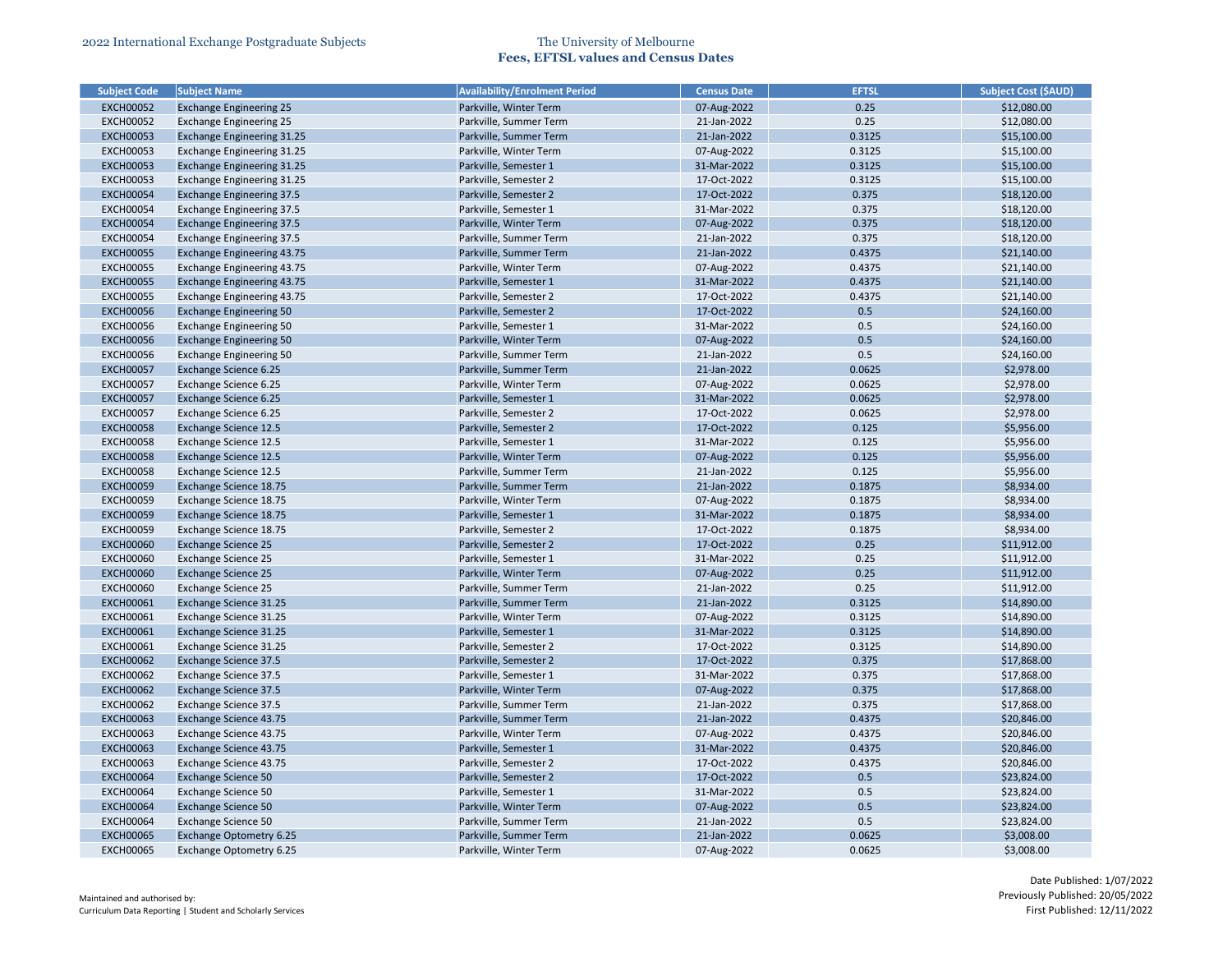| <b>Subject Code</b> | <b>Subject Name</b>                      | <b>Availability/Enrolment Period</b> | <b>Census Date</b> | <b>EFTSL</b> | <b>Subject Cost (\$AUD)</b> |
|---------------------|------------------------------------------|--------------------------------------|--------------------|--------------|-----------------------------|
| <b>EXCH00065</b>    | Exchange Optometry 6.25                  | Parkville, Semester 1                | 31-Mar-2022        | 0.0625       | \$3,008.00                  |
| <b>EXCH00065</b>    | Exchange Optometry 6.25                  | Parkville, Semester 2                | 17-Oct-2022        | 0.0625       | \$3,008.00                  |
| <b>EXCH00066</b>    | <b>Exchange Optometry 12.5</b>           | Parkville, Semester 2                | 17-Oct-2022        | 0.125        | \$6,016.00                  |
| <b>EXCH00066</b>    | <b>Exchange Optometry 12.5</b>           | Parkville, Semester 1                | 31-Mar-2022        | 0.125        | \$6,016.00                  |
| <b>EXCH00066</b>    | <b>Exchange Optometry 12.5</b>           | Parkville, Winter Term               | 07-Aug-2022        | 0.125        | \$6,016.00                  |
| <b>EXCH00066</b>    | <b>Exchange Optometry 12.5</b>           | Parkville, Summer Term               | 21-Jan-2022        | 0.125        | \$6,016.00                  |
| <b>EXCH00067</b>    | Exchange Optometry 18.75                 | Parkville, Summer Term               | 21-Jan-2022        | 0.1875       | \$9,024.00                  |
| <b>EXCH00067</b>    | Exchange Optometry 18.75                 | Parkville, Winter Term               | 07-Aug-2022        | 0.1875       | \$9,024.00                  |
| <b>EXCH00067</b>    | Exchange Optometry 18.75                 | Parkville, Semester 1                | 31-Mar-2022        | 0.1875       | \$9,024.00                  |
| <b>EXCH00067</b>    | Exchange Optometry 18.75                 | Parkville, Semester 2                | 17-Oct-2022        | 0.1875       | \$9,024.00                  |
| <b>EXCH00068</b>    | <b>Exchange Optometry 25</b>             | Parkville, Semester 2                | 17-Oct-2022        | 0.25         | \$12,032.00                 |
| <b>EXCH00068</b>    | <b>Exchange Optometry 25</b>             | Parkville, Semester 1                | 31-Mar-2022        | 0.25         | \$12,032.00                 |
| <b>EXCH00068</b>    | <b>Exchange Optometry 25</b>             | Parkville, Winter Term               | 07-Aug-2022        | 0.25         | \$12,032.00                 |
| <b>EXCH00068</b>    | <b>Exchange Optometry 25</b>             | Parkville, Summer Term               | 21-Jan-2022        | 0.25         | \$12,032.00                 |
| <b>EXCH00069</b>    | Exchange Optometry 31.25                 | Parkville, Summer Term               | 21-Jan-2022        | 0.3125       | \$15,040.00                 |
| <b>EXCH00069</b>    | Exchange Optometry 31.25                 | Parkville, Winter Term               | 07-Aug-2022        | 0.3125       | \$15,040.00                 |
| <b>EXCH00069</b>    | Exchange Optometry 31.25                 | Parkville, Semester 1                | 31-Mar-2022        | 0.3125       | \$15,040.00                 |
| <b>EXCH00069</b>    | Exchange Optometry 31.25                 | Parkville, Semester 2                | 17-Oct-2022        | 0.3125       | \$15,040.00                 |
| <b>EXCH00070</b>    | <b>Exchange Optometry 37.5</b>           | Parkville, Semester 2                | 17-Oct-2022        | 0.375        | \$18,048.00                 |
| <b>EXCH00070</b>    | <b>Exchange Optometry 37.5</b>           | Parkville, Semester 1                | 31-Mar-2022        | 0.375        | \$18,048.00                 |
| <b>EXCH00070</b>    | <b>Exchange Optometry 37.5</b>           | Parkville, Winter Term               | 07-Aug-2022        | 0.375        | \$18,048.00                 |
| <b>EXCH00070</b>    | <b>Exchange Optometry 37.5</b>           | Parkville, Summer Term               | 21-Jan-2022        | 0.375        | \$18,048.00                 |
| <b>EXCH00071</b>    | Exchange Optometry 43.75                 | Parkville, Summer Term               | 21-Jan-2022        | 0.4375       | \$21,056.00                 |
| <b>EXCH00071</b>    | Exchange Optometry 43.75                 | Parkville, Winter Term               | 07-Aug-2022        | 0.4375       | \$21,056.00                 |
| <b>EXCH00071</b>    | <b>Exchange Optometry 43.75</b>          | Parkville, Semester 1                | 31-Mar-2022        | 0.4375       | \$21,056.00                 |
| <b>EXCH00071</b>    | Exchange Optometry 43.75                 | Parkville, Semester 2                | 17-Oct-2022        | 0.4375       | \$21,056.00                 |
| <b>EXCH00072</b>    | <b>Exchange Optometry 50</b>             | Parkville, Semester 2                | 17-Oct-2022        | 0.5          | \$24,064.00                 |
| <b>EXCH00072</b>    | <b>Exchange Optometry 50</b>             | Parkville, Winter Term               | 07-Aug-2022        | 0.5          | \$24,064.00                 |
| <b>EXCH00072</b>    | <b>Exchange Optometry 50</b>             | Parkville, Summer Term               | 21-Jan-2022        | 0.5          | \$24,064.00                 |
| <b>EXCH00072</b>    | <b>Exchange Optometry 50</b>             | Parkville, Semester 1                | 31-Mar-2022        | 0.5          | \$24,064.00                 |
| <b>EXCH00073</b>    | Exchange Agriculture & Environment 6.25  | Parkville, Semester 1                | 31-Mar-2022        | 0.0625       | \$2,808.00                  |
| <b>EXCH00073</b>    | Exchange Agriculture & Environment 6.25  | Parkville, Summer Term               | 21-Jan-2022        | 0.0625       | \$2,808.00                  |
| <b>EXCH00073</b>    | Exchange Agriculture & Environment 6.25  | Parkville, Winter Term               | 07-Aug-2022        | 0.0625       | \$2,808.00                  |
| <b>EXCH00073</b>    | Exchange Agriculture & Environment 6.25  | Parkville, Semester 2                | 17-Oct-2022        | 0.0625       | \$2,808.00                  |
| <b>EXCH00074</b>    | Exchange Agriculture & Environment 12.5  | Parkville, Semester 2                | 17-Oct-2022        | 0.125        | \$5,616.00                  |
| <b>EXCH00074</b>    | Exchange Agriculture & Environment 12.5  | Parkville, Winter Term               | 07-Aug-2022        | 0.125        | \$5,616.00                  |
| <b>EXCH00074</b>    | Exchange Agriculture & Environment 12.5  | Parkville, Summer Term               | 21-Jan-2022        | 0.125        | \$5,616.00                  |
| <b>EXCH00074</b>    | Exchange Agriculture & Environment 12.5  | Parkville, Semester 1                | 31-Mar-2022        | 0.125        | \$5,616.00                  |
| <b>EXCH00075</b>    | Exchange Agriculture & Environment 18.75 | Parkville, Semester 1                | 31-Mar-2022        | 0.1875       | \$8,424.00                  |
| <b>EXCH00075</b>    | Exchange Agriculture & Environment 18.75 | Parkville, Summer Term               | 21-Jan-2022        | 0.1875       | \$8,424.00                  |
| <b>EXCH00075</b>    | Exchange Agriculture & Environment 18.75 | Parkville, Winter Term               | 07-Aug-2022        | 0.1875       | \$8,424.00                  |
| <b>EXCH00075</b>    | Exchange Agriculture & Environment 18.75 | Parkville, Semester 2                | 17-Oct-2022        | 0.1875       | \$8,424.00                  |
| <b>EXCH00076</b>    | Exchange Agriculture & Environmental 25  | Parkville, Semester 2                | 17-Oct-2022        | 0.25         | \$11,232.00                 |
|                     |                                          |                                      |                    | 0.25         |                             |
| <b>EXCH00076</b>    | Exchange Agriculture & Environmental 25  | Parkville, Winter Term               | 07-Aug-2022        |              | \$11,232.00                 |
| <b>EXCH00076</b>    | Exchange Agriculture & Environmental 25  | Parkville, Summer Term               | 21-Jan-2022        | 0.25         | \$11,232.00                 |
| <b>EXCH00076</b>    | Exchange Agriculture & Environmental 25  | Parkville, Semester 1                | 31-Mar-2022        | 0.25         | \$11,232.00                 |
| <b>EXCH00077</b>    | Exchange Agriculture & Environment 31.25 | Parkville, Semester 1                | 31-Mar-2022        | 0.3125       | \$14,040.00                 |
| <b>EXCH00077</b>    | Exchange Agriculture & Environment 31.25 | Parkville, Summer Term               | 21-Jan-2022        | 0.3125       | \$14,040.00                 |
| <b>EXCH00077</b>    | Exchange Agriculture & Environment 31.25 | Parkville, Winter Term               | 07-Aug-2022        | 0.3125       | \$14,040.00                 |
| <b>EXCH00077</b>    | Exchange Agriculture & Environment 31.25 | Parkville, Semester 2                | 17-Oct-2022        | 0.3125       | \$14,040.00                 |
| <b>EXCH00078</b>    | Exchange Agriculture & Environment 37.5  | Parkville, Semester 2                | 17-Oct-2022        | 0.375        | \$16,848.00                 |
| <b>EXCH00078</b>    | Exchange Agriculture & Environment 37.5  | Parkville, Summer Term               | 21-Jan-2022        | 0.375        | \$16,848.00                 |

| <b>Subject Cost (\$AUD)</b> |
|-----------------------------|
| \$3,008.00                  |
| \$3,008.00                  |
| \$6,016.00                  |
| \$6,016.00                  |
| \$6,016.00                  |
| \$6,016.00                  |
| \$9,024.00                  |
| \$9,024.00                  |
| \$9,024.00                  |
| \$9,024.00                  |
| \$12,032.00                 |
| \$12,032.00                 |
| \$12,032.00                 |
| \$12,032.00                 |
| \$15,040.00                 |
| \$15,040.00                 |
| \$15,040.00                 |
| \$15,040.00                 |
| \$18,048.00                 |
| \$18,048.00                 |
| \$18,048.00                 |
| \$18,048.00                 |
| \$21,056.00                 |
| \$21,056.00                 |
| \$21,056.00                 |
| \$21,056.00                 |
| \$24,064.00                 |
| \$24,064.00                 |
| \$24,064.00                 |
| \$24,064.00                 |
| \$2,808.00                  |
| \$2,808.00                  |
| \$2,808.00                  |
| \$2,808.00                  |
| \$5,616.00                  |
| \$5,616.00                  |
| \$5,616.00                  |
| \$5,616.00                  |
| \$8,424.00                  |
| \$8,424.00                  |
| \$8,424.00                  |
| \$8,424.00                  |
| \$11,232.00                 |
| \$11,232.00                 |
| \$11,232.00                 |
| \$11,232.00                 |
| \$14,040.00                 |
| \$14,040.00                 |
| \$14,040.00                 |
| \$14,040.00                 |
| \$16,848.00                 |
| \$16,848.00                 |
|                             |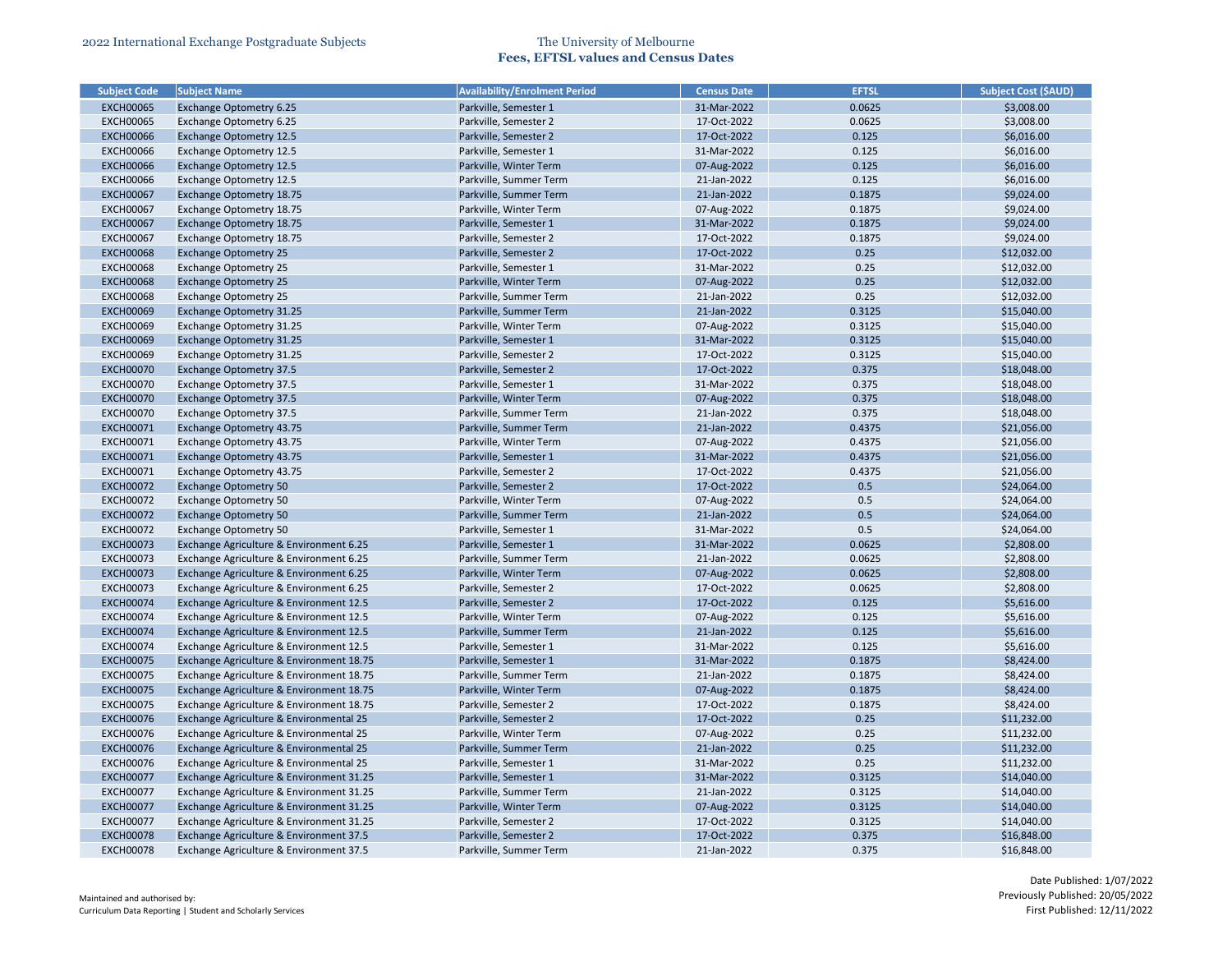| <b>Subject Code</b> | <b>Subject Name</b>                      | <b>Availability/Enrolment Period</b> | <b>Census Date</b> | <b>EFTSL</b> | <b>Subject Cost (\$AUD)</b> |
|---------------------|------------------------------------------|--------------------------------------|--------------------|--------------|-----------------------------|
| <b>EXCH00078</b>    | Exchange Agriculture & Environment 37.5  | Parkville, Winter Term               | 07-Aug-2022        | 0.375        | \$16,848.00                 |
| <b>EXCH00078</b>    | Exchange Agriculture & Environment 37.5  | Parkville, Semester 1                | 31-Mar-2022        | 0.375        | \$16,848.00                 |
| <b>EXCH00079</b>    | Exchange Agriculture & Environment 43.75 | Parkville, Semester 1                | 31-Mar-2022        | 0.4375       | \$19,656.00                 |
| <b>EXCH00079</b>    | Exchange Agriculture & Environment 43.75 | Parkville, Winter Term               | 07-Aug-2022        | 0.4375       | \$19,656.00                 |
| <b>EXCH00079</b>    | Exchange Agriculture & Environment 43.75 | Parkville, Summer Term               | 21-Jan-2022        | 0.4375       | \$19,656.00                 |
| <b>EXCH00079</b>    | Exchange Agriculture & Environment 43.75 | Parkville, Semester 2                | 17-Oct-2022        | 0.4375       | \$19,656.00                 |
| <b>EXCH00080</b>    | Exchange Agriculture & Environmental 50  | Parkville, Semester 2                | 17-Oct-2022        | 0.5          | \$22,464.00                 |
| <b>EXCH00080</b>    | Exchange Agriculture & Environmental 50  | Parkville, Summer Term               | 21-Jan-2022        | 0.5          | \$22,464.00                 |
| <b>EXCH00080</b>    | Exchange Agriculture & Environmental 50  | Parkville, Winter Term               | 07-Aug-2022        | 0.5          | \$22,464.00                 |
| <b>EXCH00080</b>    | Exchange Agriculture & Environmental 50  | Parkville, Semester 1                | 31-Mar-2022        | 0.5          | \$22,464.00                 |
| <b>EXCH00081</b>    | Exchange Law 6.25                        | Parkville, Semester 1                | 31-Mar-2022        | 0.0625       | \$2,776.00                  |
| <b>EXCH00081</b>    | Exchange Law 6.25                        | Parkville, Winter Term               | 07-Aug-2022        | 0.0625       | \$2,776.00                  |
| <b>EXCH00081</b>    | Exchange Law 6.25                        | Parkville, Summer Term               | 21-Jan-2022        | 0.0625       | \$2,776.00                  |
| <b>EXCH00081</b>    | Exchange Law 6.25                        | Parkville, Semester 2                | 17-Oct-2022        | 0.0625       | \$2,776.00                  |
| <b>EXCH00082</b>    | Exchange Law 12.5                        | Parkville, Semester 2                | 17-Oct-2022        | 0.125        | \$5,552.00                  |
| <b>EXCH00082</b>    | Exchange Law 12.5                        | Parkville, Summer Term               | 21-Jan-2022        | 0.125        | \$5,552.00                  |
| <b>EXCH00082</b>    | Exchange Law 12.5                        | Parkville, Winter Term               | 07-Aug-2022        | 0.125        | \$5,552.00                  |
| <b>EXCH00082</b>    | Exchange Law 12.5                        | Parkville, Semester 1                | 31-Mar-2022        | 0.125        | \$5,552.00                  |
| <b>EXCH00083</b>    | Exchange Law 18.75                       | Parkville, Semester 1                | 31-Mar-2022        | 0.1875       | \$8,328.00                  |
| <b>EXCH00083</b>    | Exchange Law 18.75                       | Parkville, Winter Term               | 07-Aug-2022        | 0.1875       | \$8,328.00                  |
| <b>EXCH00083</b>    | Exchange Law 18.75                       | Parkville, Summer Term               | 21-Jan-2022        | 0.1875       | \$8,328.00                  |
| <b>EXCH00083</b>    | Exchange Law 18.75                       | Parkville, Semester 2                | 17-Oct-2022        | 0.1875       | \$8,328.00                  |
| <b>EXCH00084</b>    | Exchange Law 25                          | Parkville, Semester 2                | 17-Oct-2022        | 0.25         | \$11,104.00                 |
| <b>EXCH00084</b>    | Exchange Law 25                          | Parkville, Summer Term               | 21-Jan-2022        | 0.25         | \$11,104.00                 |
| <b>EXCH00084</b>    | Exchange Law 25                          | Parkville, Winter Term               | 07-Aug-2022        | 0.25         | \$11,104.00                 |
| <b>EXCH00084</b>    | Exchange Law 25                          | Parkville, Semester 1                | 31-Mar-2022        | 0.25         | \$11,104.00                 |
| <b>EXCH00085</b>    | Exchange Law 31.25                       | Parkville, Semester 1                | 31-Mar-2022        | 0.3125       | \$13,880.00                 |
| <b>EXCH00085</b>    | Exchange Law 31.25                       | Parkville, Winter Term               | 07-Aug-2022        | 0.3125       | \$13,880.00                 |
| <b>EXCH00085</b>    | Exchange Law 31.25                       | Parkville, Summer Term               | 21-Jan-2022        | 0.3125       | \$13,880.00                 |
| <b>EXCH00085</b>    | Exchange Law 31.25                       | Parkville, Semester 2                | 17-Oct-2022        | 0.3125       | \$13,880.00                 |
| <b>EXCH00086</b>    | Exchange Law 37.5                        | Parkville, Semester 2                | 17-Oct-2022        | 0.375        | \$16,656.00                 |
| <b>EXCH00086</b>    | Exchange Law 37.5                        | Parkville, Summer Term               | 21-Jan-2022        | 0.375        | \$16,656.00                 |
| <b>EXCH00086</b>    | Exchange Law 37.5                        | Parkville, Winter Term               | 07-Aug-2022        | 0.375        | \$16,656.00                 |
| <b>EXCH00086</b>    | Exchange Law 37.5                        | Parkville, Semester 1                | 31-Mar-2022        | 0.375        | \$16,656.00                 |
| <b>EXCH00087</b>    | Exchange Law 43.75                       | Parkville, Semester 1                | 31-Mar-2022        | 0.4375       | \$19,432.00                 |
| <b>EXCH00087</b>    | Exchange Law 43.75                       | Parkville, Winter Term               | 07-Aug-2022        | 0.4375       | \$19,432.00                 |
| <b>EXCH00087</b>    | Exchange Law 43.75                       | Parkville, Summer Term               | 21-Jan-2022        | 0.4375       | \$19,432.00                 |
| <b>EXCH00087</b>    | Exchange Law 43.75                       | Parkville, Semester 2                | 17-Oct-2022        | 0.4375       | \$19,432.00                 |
| <b>EXCH00088</b>    | Exchange Law 50                          | Parkville, Semester 2                | 17-Oct-2022        | 0.5          | \$22,208.00                 |
| <b>EXCH00088</b>    | Exchange Law 50                          | Parkville, Summer Term               | 21-Jan-2022        | 0.5          | \$22,208.00                 |
| <b>EXCH00088</b>    | Exchange Law 50                          | Parkville, Winter Term               | 07-Aug-2022        | 0.5          | \$22,208.00                 |
| <b>EXCH00088</b>    | Exchange Law 50                          | Parkville, Semester 1                | 31-Mar-2022        | 0.5          | \$22,208.00                 |
| <b>EXCH00089</b>    | Exchange Dentistry 6.25                  | Parkville, Semester 1                | 31-Mar-2022        | 0.0625       | \$4,362.00                  |
| <b>EXCH00089</b>    | Exchange Dentistry 6.25                  | Parkville, Winter Term               | 07-Aug-2022        | 0.0625       | \$4,362.00                  |
| <b>EXCH00089</b>    | <b>Exchange Dentistry 6.25</b>           | Parkville, Summer Term               | 21-Jan-2022        | 0.0625       | \$4,362.00                  |
| <b>EXCH00089</b>    | Exchange Dentistry 6.25                  | Parkville, Semester 2                | 17-Oct-2022        | 0.0625       | \$4,362.00                  |
| <b>EXCH00090</b>    | <b>Exchange Dentistry 12.5</b>           | Parkville, Semester 2                | 17-Oct-2022        | 0.125        | \$8,724.00                  |
| <b>EXCH00090</b>    | <b>Exchange Dentistry 12.5</b>           | Parkville, Summer Term               | 21-Jan-2022        | 0.125        | \$8,724.00                  |
| <b>EXCH00090</b>    | <b>Exchange Dentistry 12.5</b>           | Parkville, Winter Term               | 07-Aug-2022        | 0.125        | \$8,724.00                  |
| <b>EXCH00090</b>    | Exchange Dentistry 12.5                  | Parkville, Semester 1                | 31-Mar-2022        | 0.125        | \$8,724.00                  |
|                     |                                          |                                      | 31-Mar-2022        | 0.1875       |                             |
| <b>EXCH00091</b>    | Exchange Dentistry 18.75                 | Parkville, Semester 1                |                    |              | \$13,086.00                 |
| <b>EXCH00091</b>    | Exchange Dentistry 18.75                 | Parkville, Winter Term               | 07-Aug-2022        | 0.1875       | \$13,086.00                 |

| <b>Subject Cost (SAUD)</b> |
|----------------------------|
| \$16,848.00                |
| \$16,848.00                |
| \$19,656.00                |
| \$19,656.00                |
| \$19,656.00                |
| \$19,656.00                |
| \$22,464.00                |
| \$22,464.00                |
| \$22,464.00                |
| \$22,464.00                |
| \$2,776.00                 |
| \$2,776.00                 |
| \$2,776.00                 |
| \$2,776.00                 |
| \$5,552.00                 |
| \$5,552.00                 |
| \$5,552.00                 |
| \$5,552.00                 |
| \$8,328.00                 |
| \$8,328.00                 |
| \$8,328.00                 |
| \$8,328.00                 |
| \$11,104.00                |
| \$11,104.00                |
| \$11,104.00                |
| \$11,104.00                |
| \$13,880.00                |
| \$13,880.00                |
| \$13,880.00                |
| \$13,880.00                |
| \$16,656.00                |
| \$16,656.00                |
| \$16,656.00                |
| \$16,656.00                |
| \$19,432.00                |
| \$19,432.00                |
| \$19,432.00                |
| \$19,432.00                |
| \$22,208.00                |
| \$22,208.00                |
| \$22,208.00                |
| \$22,208.00                |
| \$4,362.00                 |
| \$4,362.00                 |
| \$4,362.00                 |
| \$4,362.00                 |
| \$8,724.00                 |
| \$8,724.00                 |
| \$8,724.00                 |
| \$8,724.00                 |
| \$13,086.00                |
|                            |
| \$13,086.00                |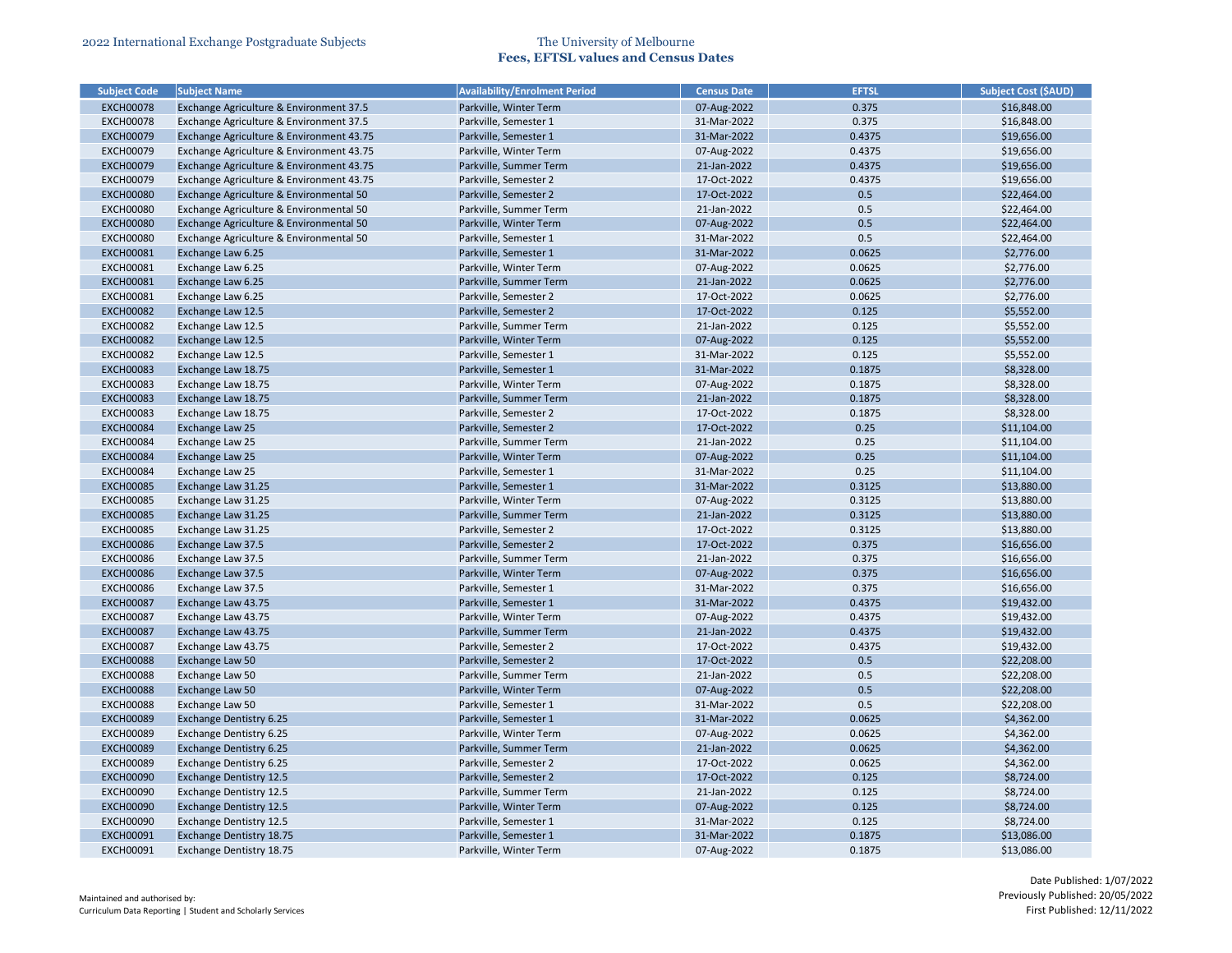| <b>Subject Code</b>                  | <b>Subject Name</b>                                                          | <b>Availability/Enrolment Period</b>           | <b>Census Date</b>         | <b>EFTSL</b>    | <b>Subject Cost (\$AUD)</b> |
|--------------------------------------|------------------------------------------------------------------------------|------------------------------------------------|----------------------------|-----------------|-----------------------------|
| <b>EXCH00091</b>                     | Exchange Dentistry 18.75                                                     | Parkville, Summer Term                         | 21-Jan-2022                | 0.1875          | \$13,086.00                 |
| <b>EXCH00091</b>                     | Exchange Dentistry 18.75                                                     | Parkville, Semester 2                          | 17-Oct-2022                | 0.1875          | \$13,086.00                 |
| <b>EXCH00092</b>                     | <b>Exchange Dentistry 25</b>                                                 | Parkville, Semester 2                          | 17-Oct-2022                | 0.25            | \$17,448.00                 |
| <b>EXCH00092</b>                     | <b>Exchange Dentistry 25</b>                                                 | Parkville, Summer Term                         | 21-Jan-2022                | 0.25            | \$17,448.00                 |
| <b>EXCH00092</b>                     | <b>Exchange Dentistry 25</b>                                                 | Parkville, Winter Term                         | 07-Aug-2022                | 0.25            | \$17,448.00                 |
| <b>EXCH00092</b>                     | <b>Exchange Dentistry 25</b>                                                 | Parkville, Semester 1                          | 31-Mar-2022                | 0.25            | \$17,448.00                 |
| <b>EXCH00093</b>                     | Exchange Dentistry 31.25                                                     | Parkville, Semester 1                          | 31-Mar-2022                | 0.3125          | \$21,810.00                 |
| <b>EXCH00093</b>                     | Exchange Dentistry 31.25                                                     | Parkville, Winter Term                         | 07-Aug-2022                | 0.3125          | \$21,810.00                 |
| <b>EXCH00093</b>                     | <b>Exchange Dentistry 31.25</b>                                              | Parkville, Summer Term                         | 21-Jan-2022                | 0.3125          | \$21,810.00                 |
| <b>EXCH00093</b>                     | Exchange Dentistry 31.25                                                     | Parkville, Semester 2                          | 17-Oct-2022                | 0.3125          | \$21,810.00                 |
| <b>EXCH00094</b>                     | <b>Exchange Dentistry 37.5</b>                                               | Parkville, Semester 2                          | 17-Oct-2022                | 0.375           | \$26,172.00                 |
| <b>EXCH00094</b>                     | <b>Exchange Dentistry 37.5</b>                                               | Parkville, Summer Term                         | 21-Jan-2022                | 0.375           | \$26,172.00                 |
| <b>EXCH00094</b>                     | <b>Exchange Dentistry 37.5</b>                                               | Parkville, Winter Term                         | 07-Aug-2022                | 0.375           | \$26,172.00                 |
| <b>EXCH00094</b>                     | <b>Exchange Dentistry 37.5</b>                                               | Parkville, Semester 1                          | 31-Mar-2022                | 0.375           | \$26,172.00                 |
| <b>EXCH00095</b>                     | Exchange Dentistry 43.75                                                     | Parkville, Semester 1                          | 31-Mar-2022                | 0.4375          | \$30,534.00                 |
| <b>EXCH00095</b>                     | Exchange Dentistry 43.75                                                     | Parkville, Winter Term                         | 07-Aug-2022                | 0.4375          | \$30,534.00                 |
| <b>EXCH00095</b>                     | Exchange Dentistry 43.75                                                     | Parkville, Summer Term                         | 21-Jan-2022                | 0.4375          | \$30,534.00                 |
| <b>EXCH00095</b>                     | Exchange Dentistry 43.75                                                     | Parkville, Semester 2                          | 17-Oct-2022                | 0.4375          | \$30,534.00                 |
| <b>EXCH00096</b>                     | <b>Exchange Dentistry 50</b>                                                 | Parkville, Semester 2                          | 17-Oct-2022                | 0.5             | \$34,896.00                 |
| <b>EXCH00096</b>                     | <b>Exchange Dentistry 50</b>                                                 | Parkville, Summer Term                         | 21-Jan-2022                | 0.5             | \$34,896.00                 |
|                                      |                                                                              |                                                |                            | 0.5             |                             |
| <b>EXCH00096</b>                     | <b>Exchange Dentistry 50</b>                                                 | Parkville, Winter Term                         | 07-Aug-2022                | 0.5             | \$34,896.00                 |
| <b>EXCH00096</b>                     | <b>Exchange Dentistry 50</b>                                                 | Parkville, Semester 1                          | 31-Mar-2022                |                 | \$34,896.00                 |
| <b>EXCH00097</b>                     | <b>Exchange Medical Studies 6.25</b>                                         | Parkville, Semester 1                          | 31-Mar-2022                | 0.0625          | \$4,282.00                  |
| <b>EXCH00097</b>                     | <b>Exchange Medical Studies 6.25</b>                                         | Parkville, Winter Term                         | 07-Aug-2022                | 0.0625          | \$4,282.00                  |
| <b>EXCH00097</b>                     | <b>Exchange Medical Studies 6.25</b>                                         | Parkville, Summer Term                         | 21-Jan-2022                | 0.0625          | \$4,282.00                  |
| <b>EXCH00097</b>                     | <b>Exchange Medical Studies 6.25</b>                                         | Parkville, Semester 2                          | 17-Oct-2022<br>17-Oct-2022 | 0.0625<br>0.125 | \$4,282.00                  |
| <b>EXCH00098</b>                     | <b>Exchange Medical Studies 12.5</b>                                         | Parkville, Semester 2                          | 21-Jan-2022                |                 | \$8,564.00                  |
| <b>EXCH00098</b>                     | <b>Exchange Medical Studies 12.5</b>                                         | Parkville, Summer Term                         |                            | 0.125           | \$8,564.00                  |
| <b>EXCH00098</b>                     | <b>Exchange Medical Studies 12.5</b><br><b>Exchange Medical Studies 12.5</b> | Parkville, Winter Term                         | 07-Aug-2022<br>31-Mar-2022 | 0.125<br>0.125  | \$8,564.00                  |
| <b>EXCH00098</b><br><b>EXCH00099</b> | <b>Exchange Medical Studies 18.75</b>                                        | Parkville, Semester 1<br>Parkville, Semester 1 | 31-Mar-2022                | 0.1875          | \$8,564.00<br>\$12,846.00   |
|                                      |                                                                              |                                                |                            |                 |                             |
| <b>EXCH00099</b>                     | Exchange Medical Studies 18.75                                               | Parkville, Winter Term                         | 07-Aug-2022                | 0.1875          | \$12,846.00                 |
| <b>EXCH00099</b>                     | Exchange Medical Studies 18.75                                               | Parkville, Summer Term                         | 21-Jan-2022                | 0.1875          | \$12,846.00                 |
| <b>EXCH00099</b>                     | Exchange Medical Studies 18.75                                               | Parkville, Semester 2                          | 17-Oct-2022                | 0.1875          | \$12,846.00                 |
| <b>EXCH00100</b>                     | <b>Exchange Medical Studies 25</b>                                           | Parkville, Semester 2                          | 17-Oct-2022                | 0.25            | \$17,128.00                 |
| <b>EXCH00100</b>                     | <b>Exchange Medical Studies 25</b>                                           | Parkville, Summer Term                         | 21-Jan-2022                | 0.25            | \$17,128.00                 |
| <b>EXCH00100</b>                     | <b>Exchange Medical Studies 25</b>                                           | Parkville, Winter Term                         | 07-Aug-2022                | 0.25            | \$17,128.00                 |
| <b>EXCH00100</b>                     | <b>Exchange Medical Studies 25</b>                                           | Parkville, Semester 1                          | 31-Mar-2022                | 0.25            | \$17,128.00                 |
| <b>EXCH00101</b>                     | <b>Exchange Medical Studies 31.25</b>                                        | Parkville, Semester 1                          | 31-Mar-2022                | 0.3125          | \$21,410.00                 |
| <b>EXCH00101</b>                     | Exchange Medical Studies 31.25                                               | Parkville, Winter Term                         | 07-Aug-2022                | 0.3125          | \$21,410.00                 |
| <b>EXCH00101</b>                     | Exchange Medical Studies 31.25                                               | Parkville, Summer Term                         | 21-Jan-2022                | 0.3125          | \$21,410.00                 |
| <b>EXCH00101</b>                     | Exchange Medical Studies 31.25                                               | Parkville, Semester 2                          | 17-Oct-2022                | 0.3125          | \$21,410.00                 |
| <b>EXCH00102</b>                     | <b>Exchange Medical Studies 37.5</b>                                         | Parkville, Semester 2                          | 17-Oct-2022                | 0.375           | \$25,692.00                 |
| <b>EXCH00102</b>                     | <b>Exchange Medical Studies 37.5</b>                                         | Parkville, Summer Term                         | 21-Jan-2022                | 0.375           | \$25,692.00                 |
| <b>EXCH00102</b>                     | <b>Exchange Medical Studies 37.5</b>                                         | Parkville, Winter Term                         | 07-Aug-2022                | 0.375           | \$25,692.00                 |
| EXCH00102                            | <b>Exchange Medical Studies 37.5</b>                                         | Parkville, Semester 1                          | 31-Mar-2022                | 0.375           | \$25,692.00                 |
| <b>EXCH00103</b>                     | <b>Exchange Medical Studies 43.75</b>                                        | Parkville, Semester 1                          | 31-Mar-2022                | 0.4375          | \$29,974.00                 |
| <b>EXCH00103</b>                     | Exchange Medical Studies 43.75                                               | Parkville, Winter Term                         | 07-Aug-2022                | 0.4375          | \$29,974.00                 |
| <b>EXCH00103</b>                     | <b>Exchange Medical Studies 43.75</b>                                        | Parkville, Summer Term                         | 21-Jan-2022                | 0.4375          | \$29,974.00                 |
| <b>EXCH00103</b>                     | Exchange Medical Studies 43.75                                               | Parkville, Semester 2                          | 17-Oct-2022                | 0.4375          | \$29,974.00                 |
| <b>EXCH00104</b>                     | <b>Exchange Medical Studies 50</b>                                           | Parkville, Semester 2                          | 17-Oct-2022                | 0.5             | \$34,256.00                 |
| <b>EXCH00104</b>                     | <b>Exchange Medical Studies 50</b>                                           | Parkville, Summer Term                         | 21-Jan-2022                | 0.5             | \$34,256.00                 |

| <b>Subject Cost (\$AUD)</b> |
|-----------------------------|
| \$13,086.00                 |
| \$13,086.00                 |
| \$17,448.00                 |
| \$17,448.00                 |
| \$17,448.00                 |
| \$17,448.00                 |
| \$21,810.00                 |
| \$21,810.00                 |
| \$21,810.00                 |
| \$21,810.00                 |
| \$26,172.00                 |
| \$26,172.00                 |
|                             |
| \$26,172.00                 |
| \$26,172.00                 |
| \$30,534.00                 |
| \$30,534.00                 |
| \$30,534.00                 |
| \$30,534.00                 |
| \$34,896.00                 |
| \$34,896.00                 |
| \$34,896.00                 |
| \$34,896.00                 |
| \$4,282.00                  |
| \$4,282.00                  |
| \$4,282.00                  |
| \$4,282.00                  |
| \$8,564.00                  |
| \$8,564.00                  |
| \$8,564.00                  |
| \$8,564.00                  |
| \$12,846.00                 |
| \$12,846.00                 |
| \$12,846.00                 |
| \$12,846.00                 |
| \$17,128.00                 |
| \$17,128.00                 |
| \$17,128.00                 |
| \$17,128.00                 |
| \$21,410.00                 |
| \$21,410.00                 |
| \$21,410.00                 |
| \$21,410.00                 |
| \$25,692.00                 |
| \$25,692.00                 |
| \$25,692.00                 |
| \$25,692.00                 |
|                             |
| \$29,974.00                 |
| \$29,974.00                 |
| \$29,974.00                 |
| \$29,974.00                 |
| \$34,256.00                 |
| \$34,256.00                 |
|                             |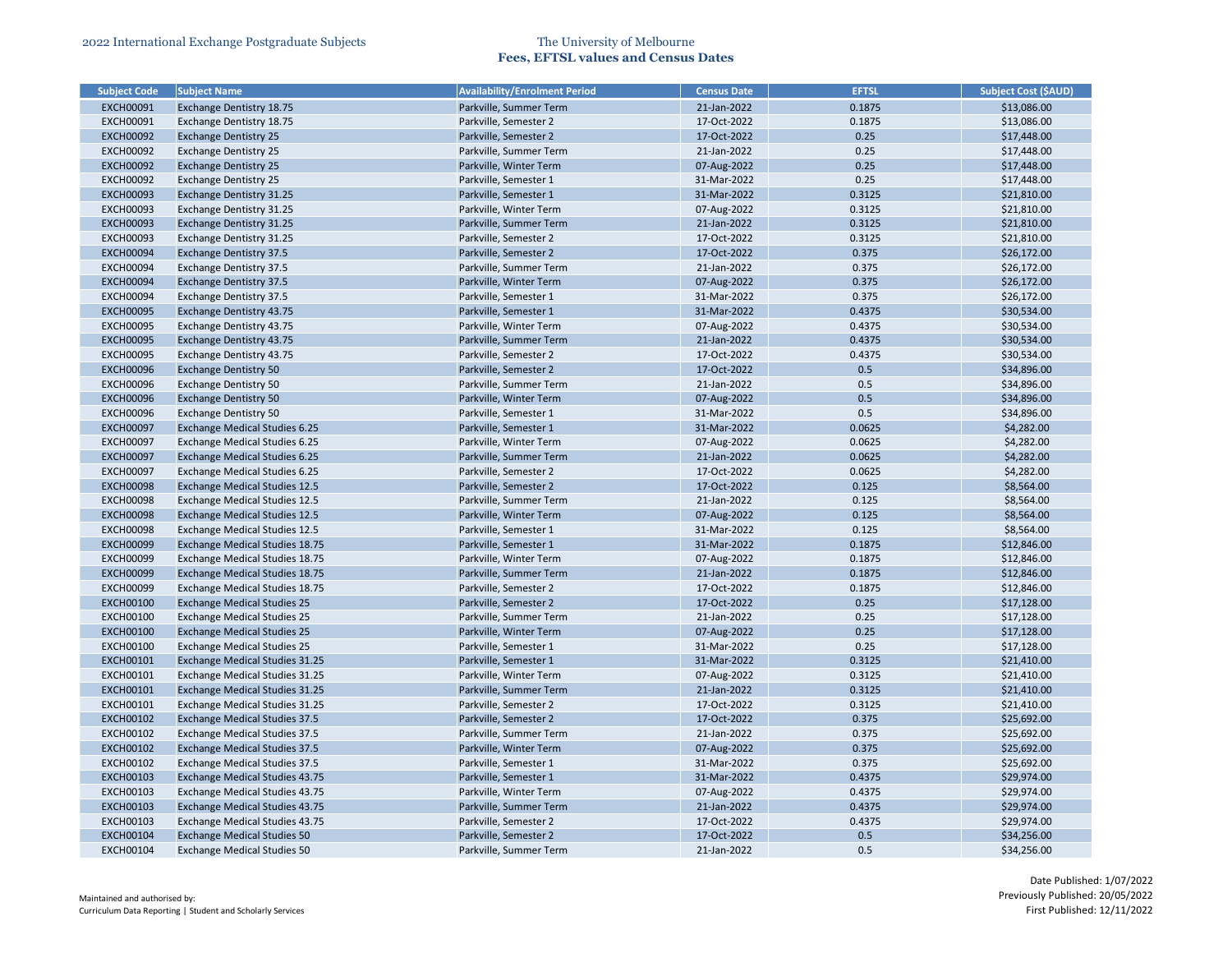| <b>Subject Code</b> | <b>Subject Name</b>                      | <b>Availability/Enrolment Period</b> | <b>Census Date</b> | <b>EFTSL</b> | <b>Subject Cost (\$AUD)</b> |
|---------------------|------------------------------------------|--------------------------------------|--------------------|--------------|-----------------------------|
| <b>EXCH00104</b>    | <b>Exchange Medical Studies 50</b>       | Parkville, Winter Term               | 07-Aug-2022        | 0.5          | \$34,256.00                 |
| <b>EXCH00104</b>    | <b>Exchange Medical Studies 50</b>       | Parkville, Semester 1                | 31-Mar-2022        | 0.5          | \$34,256.00                 |
| <b>EXCH00105</b>    | <b>Exchange Veterinary Studies 6.25</b>  | Parkville, Semester 1                | 31-Mar-2022        | 0.0625       | \$3,308.00                  |
| <b>EXCH00105</b>    | Exchange Veterinary Studies 6.25         | Parkville, Winter Term               | 07-Aug-2022        | 0.0625       | \$3,308.00                  |
| <b>EXCH00105</b>    | <b>Exchange Veterinary Studies 6.25</b>  | Parkville, Summer Term               | 21-Jan-2022        | 0.0625       | \$3,308.00                  |
| <b>EXCH00105</b>    | <b>Exchange Veterinary Studies 6.25</b>  | Parkville, Semester 2                | 17-Oct-2022        | 0.0625       | \$3,308.00                  |
| <b>EXCH00106</b>    | <b>Exchange Veterinary Studies 12.5</b>  | Parkville, Semester 2                | 17-Oct-2022        | 0.125        | \$6,616.00                  |
| <b>EXCH00106</b>    | <b>Exchange Veterinary Studies 12.5</b>  | Parkville, Summer Term               | 21-Jan-2022        | 0.125        | \$6,616.00                  |
| <b>EXCH00106</b>    | <b>Exchange Veterinary Studies 12.5</b>  | Parkville, Winter Term               | 07-Aug-2022        | 0.125        | \$6,616.00                  |
| <b>EXCH00106</b>    | <b>Exchange Veterinary Studies 12.5</b>  | Parkville, Semester 1                | 31-Mar-2022        | 0.125        | \$6,616.00                  |
| <b>EXCH00107</b>    | <b>Exchange Veterinary Studies 18.75</b> | Parkville, Semester 1                | 31-Mar-2022        | 0.1875       | \$9,924.00                  |
| <b>EXCH00107</b>    | <b>Exchange Veterinary Studies 18.75</b> | Parkville, Winter Term               | 07-Aug-2022        | 0.1875       | \$9,924.00                  |
| <b>EXCH00107</b>    | <b>Exchange Veterinary Studies 18.75</b> | Parkville, Summer Term               | 21-Jan-2022        | 0.1875       | \$9,924.00                  |
| <b>EXCH00107</b>    | Exchange Veterinary Studies 18.75        | Parkville, Semester 2                | 17-Oct-2022        | 0.1875       | \$9,924.00                  |
| <b>EXCH00108</b>    | <b>Exchange Veterinary Studies 25</b>    | Parkville, Semester 2                | 17-Oct-2022        | 0.25         | \$13,232.00                 |
| <b>EXCH00108</b>    | <b>Exchange Veterinary Studies 25</b>    | Parkville, Summer Term               | 21-Jan-2022        | 0.25         | \$13,232.00                 |
| <b>EXCH00108</b>    | <b>Exchange Veterinary Studies 25</b>    | Parkville, Winter Term               | 07-Aug-2022        | 0.25         | \$13,232.00                 |
| <b>EXCH00108</b>    | <b>Exchange Veterinary Studies 25</b>    | Parkville, Semester 1                | 31-Mar-2022        | 0.25         | \$13,232.00                 |
| <b>EXCH00109</b>    | <b>Exchange Veterinary Studies 31.25</b> | Parkville, Semester 1                | 31-Mar-2022        | 0.3125       | \$16,540.00                 |
| <b>EXCH00109</b>    | Exchange Veterinary Studies 31.25        | Parkville, Winter Term               | 07-Aug-2022        | 0.3125       | \$16,540.00                 |
| <b>EXCH00109</b>    | <b>Exchange Veterinary Studies 31.25</b> | Parkville, Summer Term               | 21-Jan-2022        | 0.3125       | \$16,540.00                 |
| <b>EXCH00109</b>    | Exchange Veterinary Studies 31.25        | Parkville, Semester 2                | 17-Oct-2022        | 0.3125       | \$16,540.00                 |
| <b>EXCH00110</b>    | <b>Exchange Veterinary Studies 37.5</b>  | Parkville, Semester 2                | 17-Oct-2022        | 0.375        | \$19,848.00                 |
| <b>EXCH00110</b>    | <b>Exchange Veterinary Studies 37.5</b>  | Parkville, Summer Term               | 21-Jan-2022        | 0.375        | \$19,848.00                 |
| <b>EXCH00110</b>    | <b>Exchange Veterinary Studies 37.5</b>  | Parkville, Winter Term               | 07-Aug-2022        | 0.375        | \$19,848.00                 |
| <b>EXCH00110</b>    | <b>Exchange Veterinary Studies 37.5</b>  | Parkville, Semester 1                | 31-Mar-2022        | 0.375        | \$19,848.00                 |
| <b>EXCH00111</b>    | <b>Exchange Veterinary Studies 43.75</b> | Parkville, Semester 1                | 31-Mar-2022        | 0.4375       | \$23,156.00                 |
| EXCH00111           | Exchange Veterinary Studies 43.75        | Parkville, Winter Term               | 07-Aug-2022        | 0.4375       | \$23,156.00                 |
| <b>EXCH00111</b>    | <b>Exchange Veterinary Studies 43.75</b> | Parkville, Summer Term               | 21-Jan-2022        | 0.4375       | \$23,156.00                 |
| <b>EXCH00111</b>    | Exchange Veterinary Studies 43.75        | Parkville, Semester 2                | 17-Oct-2022        | 0.4375       | \$23,156.00                 |
| EXCH00112           | Exchange Veterinary Studies 50           | Parkville, Semester 2                | 17-Oct-2022        | 0.5          | \$26,464.00                 |
| EXCH00112           | Exchange Veterinary Studies 50           | Parkville, Summer Term               | 21-Jan-2022        | 0.5          | \$26,464.00                 |
| <b>EXCH00112</b>    | <b>Exchange Veterinary Studies 50</b>    | Parkville, Winter Term               | 07-Aug-2022        | 0.5          | \$26,464.00                 |
| EXCH00112           | <b>Exchange Veterinary Studies 50</b>    | Parkville, Semester 1                | 31-Mar-2022        | 0.5          | \$26,464.00                 |
| <b>EXCH00113</b>    | <b>Exchange Education 6.25</b>           | Parkville, Semester 1                | 31-Mar-2022        | 0.0625       | \$2,340.00                  |
| <b>EXCH00113</b>    | <b>Exchange Education 6.25</b>           | Parkville, Winter Term               | 07-Aug-2022        | 0.0625       | \$2,340.00                  |
| <b>EXCH00113</b>    | <b>Exchange Education 6.25</b>           | Parkville, Summer Term               | 21-Jan-2022        | 0.0625       | \$2,340.00                  |
| <b>EXCH00113</b>    | <b>Exchange Education 6.25</b>           | Parkville, Semester 2                | 17-Oct-2022        | 0.0625       | \$2,340.00                  |
| <b>EXCH00114</b>    | <b>Exchange Education 12.5</b>           | Parkville, Semester 2                | 17-Oct-2022        | 0.125        | \$4,680.00                  |
| <b>EXCH00114</b>    | <b>Exchange Education 12.5</b>           | Parkville, Summer Term               | 21-Jan-2022        | 0.125        | \$4,680.00                  |
| <b>EXCH00114</b>    | <b>Exchange Education 12.5</b>           | Parkville, Winter Term               | 07-Aug-2022        | 0.125        | \$4,680.00                  |
| <b>EXCH00114</b>    | <b>Exchange Education 12.5</b>           | Parkville, Semester 1                | 31-Mar-2022        | 0.125        | \$4,680.00                  |
| <b>EXCH00115</b>    | <b>Exchange Education 18.75</b>          | Parkville, Semester 1                | 31-Mar-2022        | 0.1875       | \$7,020.00                  |
| <b>EXCH00115</b>    | <b>Exchange Education 18.75</b>          | Parkville, Winter Term               | 07-Aug-2022        | 0.1875       | \$7,020.00                  |
| <b>EXCH00115</b>    | <b>Exchange Education 18.75</b>          | Parkville, Summer Term               | 21-Jan-2022        | 0.1875       | \$7,020.00                  |
| <b>EXCH00115</b>    | <b>Exchange Education 18.75</b>          | Parkville, Semester 2                | 17-Oct-2022        | 0.1875       | \$7,020.00                  |
| <b>EXCH00116</b>    | <b>Exchange Education 25</b>             | Parkville, Semester 2                | 17-Oct-2022        | 0.25         | \$9,360.00                  |
| <b>EXCH00116</b>    | <b>Exchange Education 25</b>             | Parkville, Summer Term               | 21-Jan-2022        | 0.25         | \$9,360.00                  |
| <b>EXCH00116</b>    | <b>Exchange Education 25</b>             | Parkville, Winter Term               | 07-Aug-2022        | 0.25         | \$9,360.00                  |
| <b>EXCH00116</b>    | <b>Exchange Education 25</b>             | Parkville, Semester 1                | 31-Mar-2022        | 0.25         | \$9,360.00                  |
| <b>EXCH00117</b>    | <b>Exchange Education 31.25</b>          | Parkville, Semester 1                | 31-Mar-2022        | 0.3125       | \$11,700.00                 |
|                     |                                          |                                      |                    |              |                             |
| <b>EXCH00117</b>    | Exchange Education 31.25                 | Parkville, Winter Term               | 07-Aug-2022        | 0.3125       | \$11,700.00                 |

| <b>Subject Cost (\$AUD)</b> |
|-----------------------------|
| \$34,256.00                 |
| \$34,256.00                 |
| \$3,308.00                  |
| \$3,308.00                  |
| \$3,308.00                  |
| \$3,308.00                  |
| \$6,616.00                  |
| \$6,616.00                  |
| \$6,616.00                  |
| \$6,616.00                  |
| \$9,924.00                  |
| \$9,924.00                  |
| \$9,924.00                  |
| \$9,924.00                  |
| \$13,232.00                 |
| \$13,232.00                 |
| \$13,232.00                 |
| \$13,232.00                 |
| \$16,540.00                 |
| \$16,540.00                 |
|                             |
| \$16,540.00                 |
| \$16,540.00                 |
| \$19,848.00                 |
| \$19,848.00                 |
| \$19,848.00                 |
| \$19,848.00<br>\$23,156.00  |
|                             |
| \$23,156.00                 |
| \$23,156.00<br>\$23,156.00  |
| \$26,464.00                 |
|                             |
| \$26,464.00<br>\$26,464.00  |
|                             |
| \$26,464.00                 |
| \$2,340.00                  |
| \$2,340.00                  |
| \$2,340.00                  |
| \$2,340.00                  |
| \$4,680.00                  |
| \$4,680.00                  |
| \$4,680.00                  |
| \$4,680.00                  |
| \$7,020.00                  |
| \$7,020.00                  |
| \$7,020.00                  |
| \$7,020.00                  |
| \$9,360.00                  |
| \$9,360.00                  |
| \$9,360.00                  |
| \$9,360.00                  |
| \$11,700.00                 |
| \$11,700.00                 |
|                             |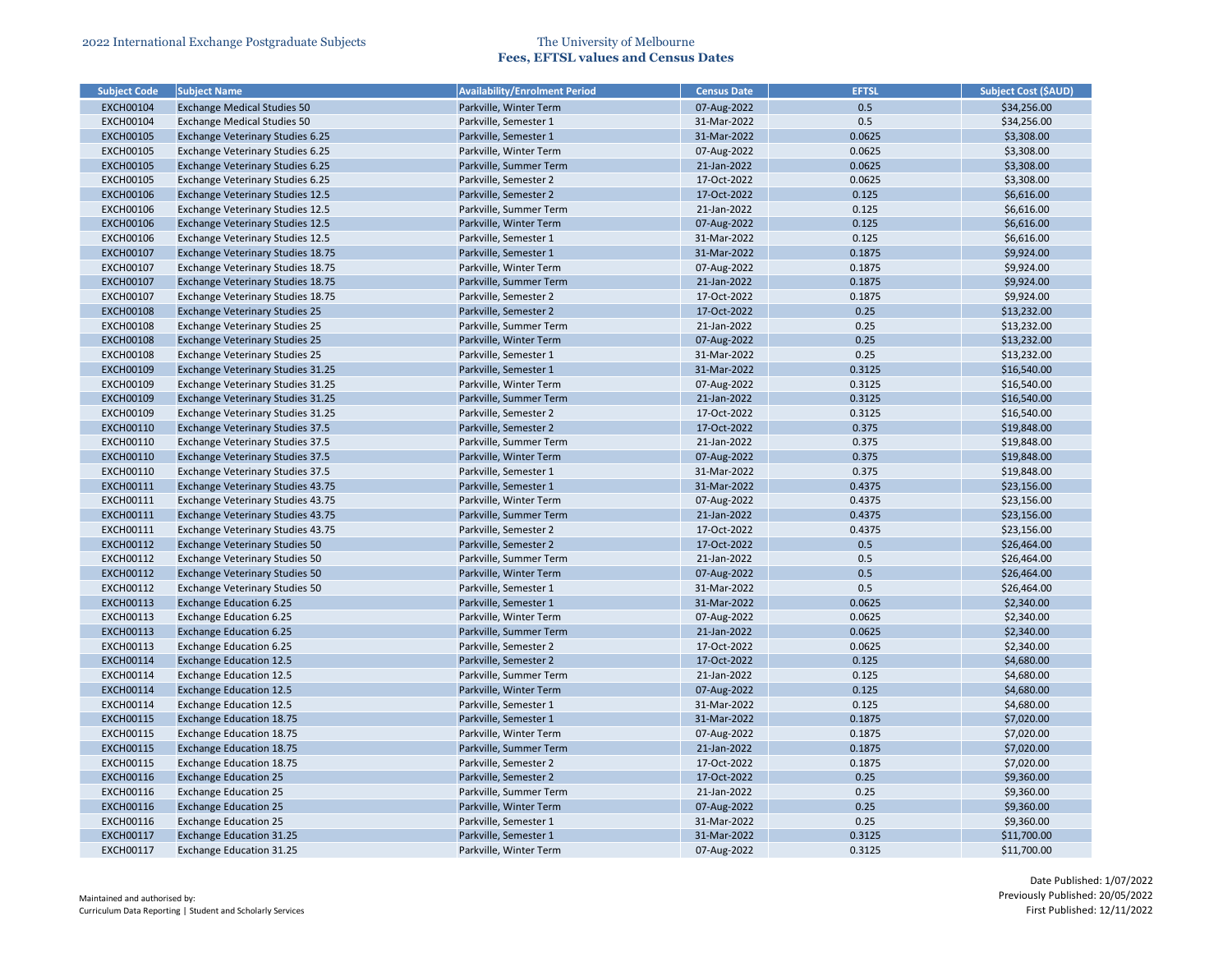| <b>Subject Code</b> | <b>Subject Name</b>               | <b>Availability/Enrolment Period</b>           | <b>Census Date</b>         | <b>EFTSL</b> | <b>Subject Cost (\$AUD)</b> |
|---------------------|-----------------------------------|------------------------------------------------|----------------------------|--------------|-----------------------------|
| <b>EXCH00117</b>    | <b>Exchange Education 31.25</b>   | Parkville, Summer Term                         | 21-Jan-2022                | 0.3125       | \$11,700.00                 |
| <b>EXCH00117</b>    | <b>Exchange Education 31.25</b>   | Parkville, Semester 2                          | 17-Oct-2022                | 0.3125       | \$11,700.00                 |
| <b>EXCH00118</b>    | <b>Exchange Education 37.5</b>    | Parkville, Semester 2                          | 17-Oct-2022                | 0.375        | \$14,040.00                 |
| <b>EXCH00118</b>    | <b>Exchange Education 37.5</b>    | Parkville, Summer Term                         | 21-Jan-2022                | 0.375        | \$14,040.00                 |
| <b>EXCH00118</b>    | <b>Exchange Education 37.5</b>    | Parkville, Winter Term                         | 07-Aug-2022                | 0.375        | \$14,040.00                 |
| <b>EXCH00118</b>    | <b>Exchange Education 37.5</b>    | Parkville, Semester 1                          | 31-Mar-2022                | 0.375        | \$14,040.00                 |
| <b>EXCH00119</b>    | <b>Exchange Education 43.75</b>   | Parkville, Semester 1                          | 31-Mar-2022                | 0.4375       | \$16,380.00                 |
| EXCH00119           | <b>Exchange Education 43.75</b>   | Parkville, Winter Term                         | 07-Aug-2022                | 0.4375       | \$16,380.00                 |
| <b>EXCH00119</b>    | <b>Exchange Education 43.75</b>   | Parkville, Summer Term                         | 21-Jan-2022                | 0.4375       | \$16,380.00                 |
| <b>EXCH00119</b>    | <b>Exchange Education 43.75</b>   | Parkville, Semester 2                          | 17-Oct-2022                | 0.4375       | \$16,380.00                 |
| <b>EXCH00120</b>    | <b>Exchange Education 50</b>      | Parkville, Semester 2                          | 17-Oct-2022                | 0.5          | \$18,720.00                 |
| <b>EXCH00120</b>    | <b>Exchange Education 50</b>      | Parkville, Summer Term                         | 21-Jan-2022                | 0.5          | \$18,720.00                 |
| <b>EXCH00120</b>    | <b>Exchange Education 50</b>      | Parkville, Winter Term                         | 07-Aug-2022                | 0.5          | \$18,720.00                 |
| <b>EXCH00120</b>    | <b>Exchange Education 50</b>      | Parkville, Semester 1                          | 31-Mar-2022                | 0.5          | \$18,720.00                 |
| <b>EXCH00121</b>    | <b>Exchange Nursing 6.25</b>      | Parkville, Semester 1                          | 31-Mar-2022                | 0.0625       | \$2,064.00                  |
| <b>EXCH00121</b>    | <b>Exchange Nursing 6.25</b>      | Parkville, Winter Term                         | 07-Aug-2022                | 0.0625       | \$2,064.00                  |
| <b>EXCH00121</b>    | <b>Exchange Nursing 6.25</b>      | Parkville, Summer Term                         | 21-Jan-2022                | 0.0625       | \$2,064.00                  |
| <b>EXCH00121</b>    | <b>Exchange Nursing 6.25</b>      | Parkville, Semester 2                          | 17-Oct-2022                | 0.0625       | \$2,064.00                  |
| <b>EXCH00122</b>    | <b>Exchange Nursing 12.5</b>      | Parkville, Semester 2                          | 17-Oct-2022                | 0.125        | \$4,128.00                  |
| <b>EXCH00122</b>    | <b>Exchange Nursing 12.5</b>      | Parkville, Summer Term                         | 21-Jan-2022                | 0.125        | \$4,128.00                  |
| <b>EXCH00122</b>    | <b>Exchange Nursing 12.5</b>      | Parkville, Winter Term                         | 07-Aug-2022                | 0.125        | \$4,128.00                  |
| <b>EXCH00122</b>    | <b>Exchange Nursing 12.5</b>      | Parkville, Semester 1                          | 31-Mar-2022                | 0.125        | \$4,128.00                  |
| <b>EXCH00123</b>    | <b>Exchange Nursing 18.75</b>     | Parkville, Semester 1                          | 31-Mar-2022                | 0.1875       | \$6,192.00                  |
| <b>EXCH00123</b>    | <b>Exchange Nursing 18.75</b>     | Parkville, Winter Term                         | 07-Aug-2022                | 0.1875       | \$6,192.00                  |
| <b>EXCH00123</b>    | <b>Exchange Nursing 18.75</b>     | Parkville, Summer Term                         | 21-Jan-2022                | 0.1875       | \$6,192.00                  |
| <b>EXCH00123</b>    |                                   |                                                | 17-Oct-2022                | 0.1875       |                             |
| <b>EXCH00124</b>    | <b>Exchange Nursing 18.75</b>     | Parkville, Semester 2<br>Parkville, Semester 2 |                            |              | \$6,192.00                  |
|                     | <b>Exchange Nursing 25</b>        |                                                | 17-Oct-2022<br>21-Jan-2022 | 0.25         | \$8,256.00                  |
| <b>EXCH00124</b>    | <b>Exchange Nursing 25</b>        | Parkville, Summer Term                         |                            | 0.25         | \$8,256.00                  |
| <b>EXCH00124</b>    | <b>Exchange Nursing 25</b>        | Parkville, Winter Term                         | 07-Aug-2022                | 0.25         | \$8,256.00                  |
| <b>EXCH00124</b>    | <b>Exchange Nursing 25</b>        | Parkville, Semester 1                          | 31-Mar-2022                | 0.25         | \$8,256.00                  |
| <b>EXCH00125</b>    | <b>Exchange Nursing 31.25</b>     | Parkville, Semester 1                          | 31-Mar-2022                | 0.3125       | \$10,320.00                 |
| <b>EXCH00125</b>    | <b>Exchange Nursing 31.25</b>     | Parkville, Winter Term                         | 07-Aug-2022                | 0.3125       | \$10,320.00                 |
| <b>EXCH00125</b>    | <b>Exchange Nursing 31.25</b>     | Parkville, Summer Term                         | 21-Jan-2022                | 0.3125       | \$10,320.00                 |
| <b>EXCH00125</b>    | Exchange Nursing 31.25            | Parkville, Semester 2                          | 17-Oct-2022                | 0.3125       | \$10,320.00                 |
| <b>EXCH00126</b>    | <b>Exchange Nursing 37.5</b>      | Parkville, Semester 2                          | 17-Oct-2022                | 0.375        | \$12,384.00                 |
| <b>EXCH00126</b>    | <b>Exchange Nursing 37.5</b>      | Parkville, Summer Term                         | 21-Jan-2022                | 0.375        | \$12,384.00                 |
| <b>EXCH00126</b>    | <b>Exchange Nursing 37.5</b>      | Parkville, Winter Term                         | 07-Aug-2022                | 0.375        | \$12,384.00                 |
| <b>EXCH00126</b>    | <b>Exchange Nursing 37.5</b>      | Parkville, Semester 1                          | 31-Mar-2022                | 0.375        | \$12,384.00                 |
| <b>EXCH00127</b>    | <b>Exchange Nursing 43.75</b>     | Parkville, Semester 1                          | 31-Mar-2022                | 0.4375       | \$14,448.00                 |
| <b>EXCH00127</b>    | Exchange Nursing 43.75            | Parkville, Winter Term                         | 07-Aug-2022                | 0.4375       | \$14,448.00                 |
| <b>EXCH00127</b>    | <b>Exchange Nursing 43.75</b>     | Parkville, Summer Term                         | 21-Jan-2022                | 0.4375       | \$14,448.00                 |
| <b>EXCH00127</b>    | Exchange Nursing 43.75            | Parkville, Semester 2                          | 17-Oct-2022                | 0.4375       | \$14,448.00                 |
| <b>EXCH00128</b>    | <b>Exchange Nursing 50</b>        | Parkville, Semester 2                          | 17-Oct-2022                | 0.5          | \$16,512.00                 |
| <b>EXCH00128</b>    | <b>Exchange Nursing 50</b>        | Parkville, Summer Term                         | 21-Jan-2022                | 0.5          | \$16,512.00                 |
| <b>EXCH00128</b>    | <b>Exchange Nursing 50</b>        | Parkville, Winter Term                         | 07-Aug-2022                | 0.5          | \$16,512.00                 |
| <b>EXCH00128</b>    | <b>Exchange Nursing 50</b>        | Parkville, Semester 1                          | 31-Mar-2022                | 0.5          | \$16,512.00                 |
| <b>EXCH00129</b>    | Exchange Other Creative Arts 6.25 | Parkville, Semester 1                          | 31-Mar-2022                | 0.0625       | \$2,246.00                  |
| <b>EXCH00129</b>    | Exchange Other Creative Arts 6.25 | Parkville, Winter Term                         | 07-Aug-2022                | 0.0625       | \$2,246.00                  |
| <b>EXCH00129</b>    | Exchange Other Creative Arts 6.25 | Parkville, Summer Term                         | 21-Jan-2022                | 0.0625       | \$2,246.00                  |
| <b>EXCH00129</b>    | Exchange Other Creative Arts 6.25 | Parkville, Semester 2                          | 17-Oct-2022                | 0.0625       | \$2,246.00                  |
| <b>EXCH00130</b>    | Exchange Other Creative Arts 12.5 | Parkville, Semester 2                          | 17-Oct-2022                | 0.125        | \$4,492.00                  |
| <b>EXCH00130</b>    | Exchange Other Creative Arts 12.5 | Parkville, Summer Term                         | 21-Jan-2022                | 0.125        | \$4,492.00                  |

| <b>Subject Cost (SAUD)</b> |
|----------------------------|
| \$11,700.00                |
| \$11,700.00                |
| \$14,040.00                |
| \$14,040.00                |
| \$14,040.00                |
| \$14,040.00                |
| \$16,380.00                |
| \$16,380.00                |
| \$16,380.00                |
| \$16,380.00                |
| \$18,720.00                |
| \$18,720.00                |
| \$18,720.00                |
| \$18,720.00                |
| \$2,064.00                 |
| \$2,064.00                 |
| \$2,064.00                 |
| \$2,064.00                 |
| \$4,128.00                 |
| \$4,128.00                 |
| \$4,128.00                 |
| \$4,128.00                 |
| \$6,192.00                 |
| \$6,192.00                 |
| \$6,192.00                 |
| \$6,192.00                 |
| \$8,256.00                 |
| \$8,256.00                 |
| \$8,256.00                 |
| \$8,256.00                 |
| \$10,320.00                |
| \$10,320.00                |
| \$10,320.00                |
| \$10,320.00                |
| \$12,384.00                |
| \$12,384.00                |
| \$12,384.00                |
| \$12,384.00                |
| \$14,448.00                |
| \$14,448.00                |
| \$14,448.00                |
| \$14,448.00                |
| \$16,512.00                |
|                            |
| \$16,512.00                |
| \$16,512.00                |
| \$16,512.00                |
| \$2,246.00                 |
| \$2,246.00                 |
| \$2,246.00                 |
| \$2,246.00                 |
| \$4,492.00                 |
| \$4,492.00                 |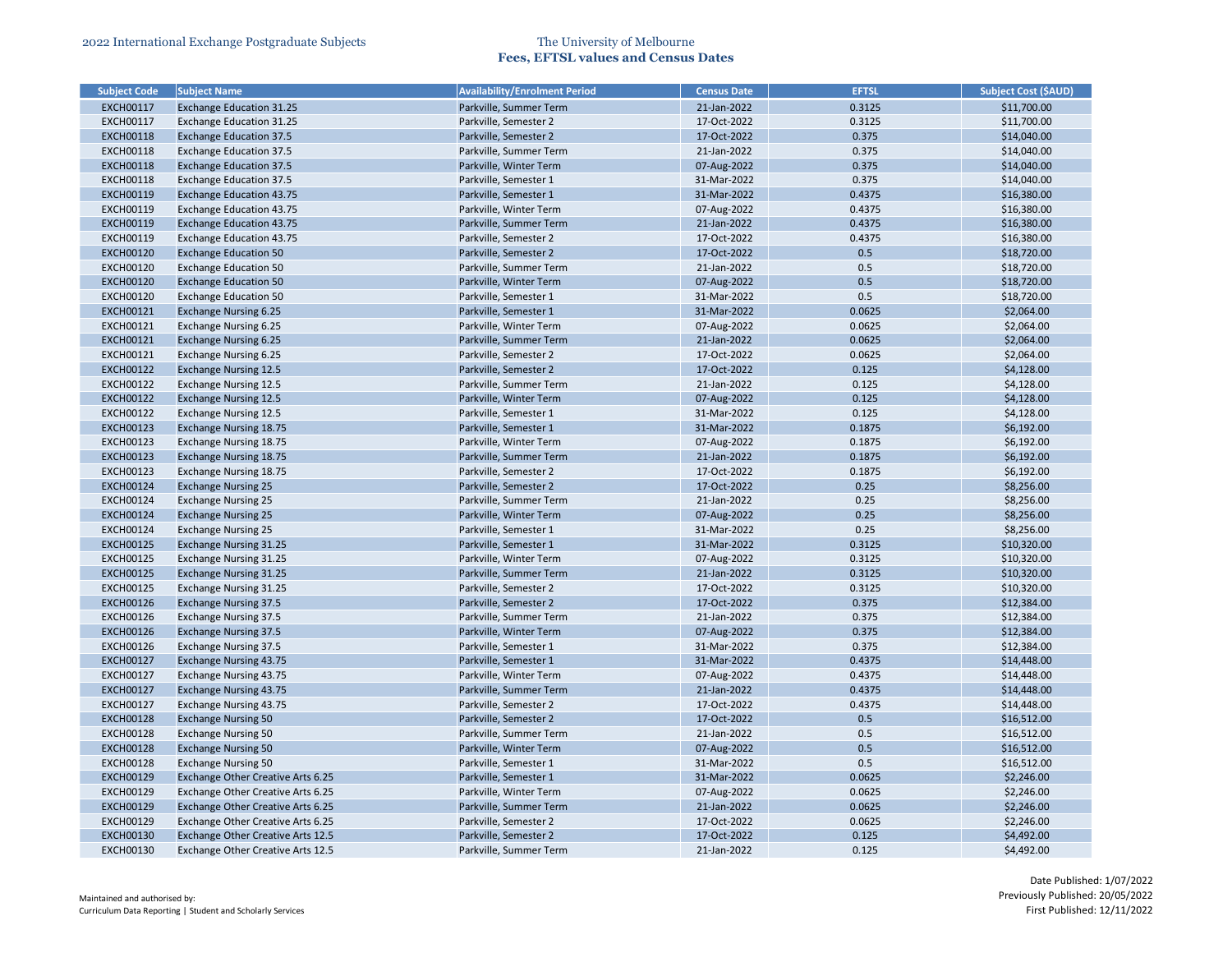| <b>Subject Code</b> | <b>Subject Name</b>                       | <b>Availability/Enrolment Period</b> | <b>Census Date</b> | <b>EFTSL</b> | <b>Subject Cost (\$AUD)</b> |
|---------------------|-------------------------------------------|--------------------------------------|--------------------|--------------|-----------------------------|
| <b>EXCH00130</b>    | Exchange Other Creative Arts 12.5         | Parkville, Winter Term               | 07-Aug-2022        | 0.125        | \$4,492.00                  |
| <b>EXCH00130</b>    | Exchange Other Creative Arts 12.5         | Parkville, Semester 1                | 31-Mar-2022        | 0.125        | \$4,492.00                  |
| <b>EXCH00131</b>    | Exchange Other Creative Arts 18.75        | Parkville, Semester 1                | 31-Mar-2022        | 0.1875       | \$6,738.00                  |
| <b>EXCH00131</b>    | Exchange Other Creative Arts 18.75        | Parkville, Winter Term               | 07-Aug-2022        | 0.1875       | \$6,738.00                  |
| <b>EXCH00131</b>    | Exchange Other Creative Arts 18.75        | Parkville, Summer Term               | 21-Jan-2022        | 0.1875       | \$6,738.00                  |
| <b>EXCH00131</b>    | Exchange Other Creative Arts 18.75        | Parkville, Semester 2                | 17-Oct-2022        | 0.1875       | \$6,738.00                  |
| <b>EXCH00132</b>    | Exchange Other Creative Arts 25           | Parkville, Semester 2                | 17-Oct-2022        | 0.25         | \$8,984.00                  |
| <b>EXCH00132</b>    | Exchange Other Creative Arts 25           | Parkville, Summer Term               | 21-Jan-2022        | 0.25         | \$8,984.00                  |
| <b>EXCH00132</b>    | Exchange Other Creative Arts 25           | Parkville, Winter Term               | 07-Aug-2022        | 0.25         | \$8,984.00                  |
| <b>EXCH00132</b>    | Exchange Other Creative Arts 25           | Parkville, Semester 1                | 31-Mar-2022        | 0.25         | \$8,984.00                  |
| <b>EXCH00133</b>    | Exchange Other Creative Arts 31.25        | Parkville, Semester 1                | 31-Mar-2022        | 0.3125       | \$11,230.00                 |
| <b>EXCH00133</b>    | Exchange Other Creative Arts 31.25        | Parkville, Winter Term               | 07-Aug-2022        | 0.3125       | \$11,230.00                 |
| <b>EXCH00133</b>    | Exchange Other Creative Arts 31.25        | Parkville, Summer Term               | 21-Jan-2022        | 0.3125       | \$11,230.00                 |
| <b>EXCH00133</b>    | Exchange Other Creative Arts 31.25        | Parkville, Semester 2                | 17-Oct-2022        | 0.3125       | \$11,230.00                 |
| <b>EXCH00134</b>    | Exchange Other Creative Arts 37.5         | Parkville, Semester 2                | 17-Oct-2022        | 0.375        | \$13,476.00                 |
| <b>EXCH00134</b>    | Exchange Other Creative Arts 37.5         | Parkville, Summer Term               | 21-Jan-2022        | 0.375        | \$13,476.00                 |
| <b>EXCH00134</b>    | Exchange Other Creative Arts 37.5         | Parkville, Winter Term               | 07-Aug-2022        | 0.375        | \$13,476.00                 |
| <b>EXCH00134</b>    | Exchange Other Creative Arts 37.5         | Parkville, Semester 1                | 31-Mar-2022        | 0.375        | \$13,476.00                 |
| <b>EXCH00135</b>    | Exchange Other Creative Arts 43.75        | Parkville, Semester 1                | 31-Mar-2022        | 0.4375       | \$15,722.00                 |
| <b>EXCH00135</b>    | Exchange Other Creative Arts 43.75        | Parkville, Winter Term               | 07-Aug-2022        | 0.4375       | \$15,722.00                 |
| <b>EXCH00135</b>    | Exchange Other Creative Arts 43.75        | Parkville, Summer Term               | 21-Jan-2022        | 0.4375       | \$15,722.00                 |
| <b>EXCH00135</b>    | Exchange Other Creative Arts 43.75        | Parkville, Semester 2                | 17-Oct-2022        | 0.4375       | \$15,722.00                 |
| <b>EXCH00136</b>    | Exchange Other Creative Arts 50           | Parkville, Semester 2                | 17-Oct-2022        | 0.5          | \$17,968.00                 |
| <b>EXCH00136</b>    | Exchange Other Creative Arts 50           | Parkville, Summer Term               | 21-Jan-2022        | 0.5          | \$17,968.00                 |
| <b>EXCH00136</b>    | Exchange Other Creative Arts 50           | Parkville, Winter Term               | 07-Aug-2022        | 0.5          | \$17,968.00                 |
| <b>EXCH00136</b>    | Exchange Other Creative Arts 50           | Parkville, Semester 1                | 31-Mar-2022        | 0.5          | \$17,968.00                 |
| <b>EXCH00137</b>    | Exchange Maths & Statistics 6.25          | Parkville, Semester 1                | 31-Mar-2022        | 0.0625       | \$2,918.00                  |
| <b>EXCH00137</b>    | Exchange Maths & Statistics 6.25          | Parkville, Winter Term               | 07-Aug-2022        | 0.0625       | \$2,918.00                  |
| <b>EXCH00137</b>    | Exchange Maths & Statistics 6.25          | Parkville, Summer Term               | 21-Jan-2022        | 0.0625       | \$2,918.00                  |
| <b>EXCH00137</b>    | Exchange Maths & Statistics 6.25          | Parkville, Semester 2                | 17-Oct-2022        | 0.0625       | \$2,918.00                  |
| EXCH00138           | Exchange Maths & Statistics 12.5          | Parkville, Semester 2                | 17-Oct-2022        | 0.125        | \$5,836.00                  |
| <b>EXCH00138</b>    | Exchange Maths & Statistics 12.5          | Parkville, Summer Term               | 21-Jan-2022        | 0.125        | \$5,836.00                  |
| <b>EXCH00138</b>    | Exchange Maths & Statistics 12.5          | Parkville, Winter Term               | 07-Aug-2022        | 0.125        | \$5,836.00                  |
| <b>EXCH00138</b>    | Exchange Maths & Statistics 12.5          | Parkville, Semester 1                | 31-Mar-2022        | 0.125        | \$5,836.00                  |
| <b>EXCH00139</b>    | Exchange Maths & Statistics 18.75         | Parkville, Semester 1                | 31-Mar-2022        | 0.1875       | \$8,754.00                  |
| <b>EXCH00139</b>    | Exchange Maths & Statistics 18.75         | Parkville, Winter Term               | 07-Aug-2022        | 0.1875       | \$8,754.00                  |
| <b>EXCH00139</b>    | Exchange Maths & Statistics 18.75         | Parkville, Summer Term               | 21-Jan-2022        | 0.1875       | \$8,754.00                  |
| <b>EXCH00139</b>    | Exchange Maths & Statistics 18.75         | Parkville, Semester 2                | 17-Oct-2022        | 0.1875       | \$8,754.00                  |
| <b>EXCH00140</b>    | <b>Exchange Maths &amp; Statistics 25</b> | Parkville, Semester 2                | 17-Oct-2022        | 0.25         | \$11,672.00                 |
| <b>EXCH00140</b>    | Exchange Maths & Statistics 25            | Parkville, Summer Term               | 21-Jan-2022        | 0.25         | \$11,672.00                 |
| <b>EXCH00140</b>    | Exchange Maths & Statistics 25            | Parkville, Winter Term               | 07-Aug-2022        | 0.25         | \$11,672.00                 |
| <b>EXCH00140</b>    | Exchange Maths & Statistics 25            | Parkville, Semester 1                | 31-Mar-2022        | 0.25         | \$11,672.00                 |
| <b>EXCH00141</b>    | Exchange Maths & Statistics 31.25         | Parkville, Semester 1                | 31-Mar-2022        | 0.3125       | \$14,590.00                 |
| <b>EXCH00141</b>    | Exchange Maths & Statistics 31.25         | Parkville, Winter Term               | 07-Aug-2022        | 0.3125       | \$14,590.00                 |
| <b>EXCH00141</b>    | Exchange Maths & Statistics 31.25         | Parkville, Summer Term               | 21-Jan-2022        | 0.3125       | \$14,590.00                 |
| <b>EXCH00141</b>    | Exchange Maths & Statistics 31.25         | Parkville, Semester 2                | 17-Oct-2022        | 0.3125       | \$14,590.00                 |
| <b>EXCH00142</b>    | Exchange Maths & Statistics 37.5          | Parkville, Semester 2                | 17-Oct-2022        | 0.375        | \$17,508.00                 |
| <b>EXCH00142</b>    | Exchange Maths & Statistics 37.5          | Parkville, Summer Term               | 21-Jan-2022        | 0.375        | \$17,508.00                 |
| <b>EXCH00142</b>    | Exchange Maths & Statistics 37.5          | Parkville, Winter Term               | 07-Aug-2022        | 0.375        | \$17,508.00                 |
| <b>EXCH00142</b>    | Exchange Maths & Statistics 37.5          | Parkville, Semester 1                | 31-Mar-2022        | 0.375        | \$17,508.00                 |
| <b>EXCH00143</b>    | Exchange Maths & Statistics 43.75         | Parkville, Semester 1                | 31-Mar-2022        | 0.4375       | \$20,426.00                 |
|                     |                                           |                                      |                    |              |                             |
| <b>EXCH00143</b>    | Exchange Maths & Statistics 43.75         | Parkville, Winter Term               | 07-Aug-2022        | 0.4375       | \$20,426.00                 |

| <b>Subject Cost (\$AUD)</b> |
|-----------------------------|
| \$4,492.00                  |
| \$4,492.00                  |
| \$6,738.00                  |
| \$6,738.00                  |
| \$6,738.00                  |
| \$6,738.00                  |
| \$8,984.00                  |
| \$8,984.00                  |
| \$8,984.00                  |
| \$8,984.00                  |
| \$11,230.00                 |
| \$11,230.00                 |
| \$11,230.00                 |
| \$11,230.00                 |
|                             |
| \$13,476.00                 |
| \$13,476.00                 |
| \$13,476.00                 |
| \$13,476.00                 |
| \$15,722.00                 |
| \$15,722.00                 |
| \$15,722.00                 |
| \$15,722.00                 |
| \$17,968.00                 |
| \$17,968.00                 |
| \$17,968.00                 |
| \$17,968.00                 |
| \$2,918.00                  |
| \$2,918.00                  |
| \$2,918.00                  |
| \$2,918.00                  |
| \$5,836.00                  |
| \$5,836.00                  |
| \$5,836.00                  |
| \$5,836.00                  |
| \$8,754.00                  |
| \$8,754.00                  |
| \$8,754.00                  |
| \$8,754.00                  |
| \$11,672.00                 |
| \$11,672.00                 |
| \$11,672.00                 |
| \$11,672.00                 |
| \$14,590.00                 |
| \$14,590.00                 |
| \$14,590.00                 |
| \$14,590.00                 |
| \$17,508.00                 |
| \$17,508.00                 |
| \$17,508.00                 |
| \$17,508.00                 |
| \$20,426.00                 |
|                             |
| \$20,426.00                 |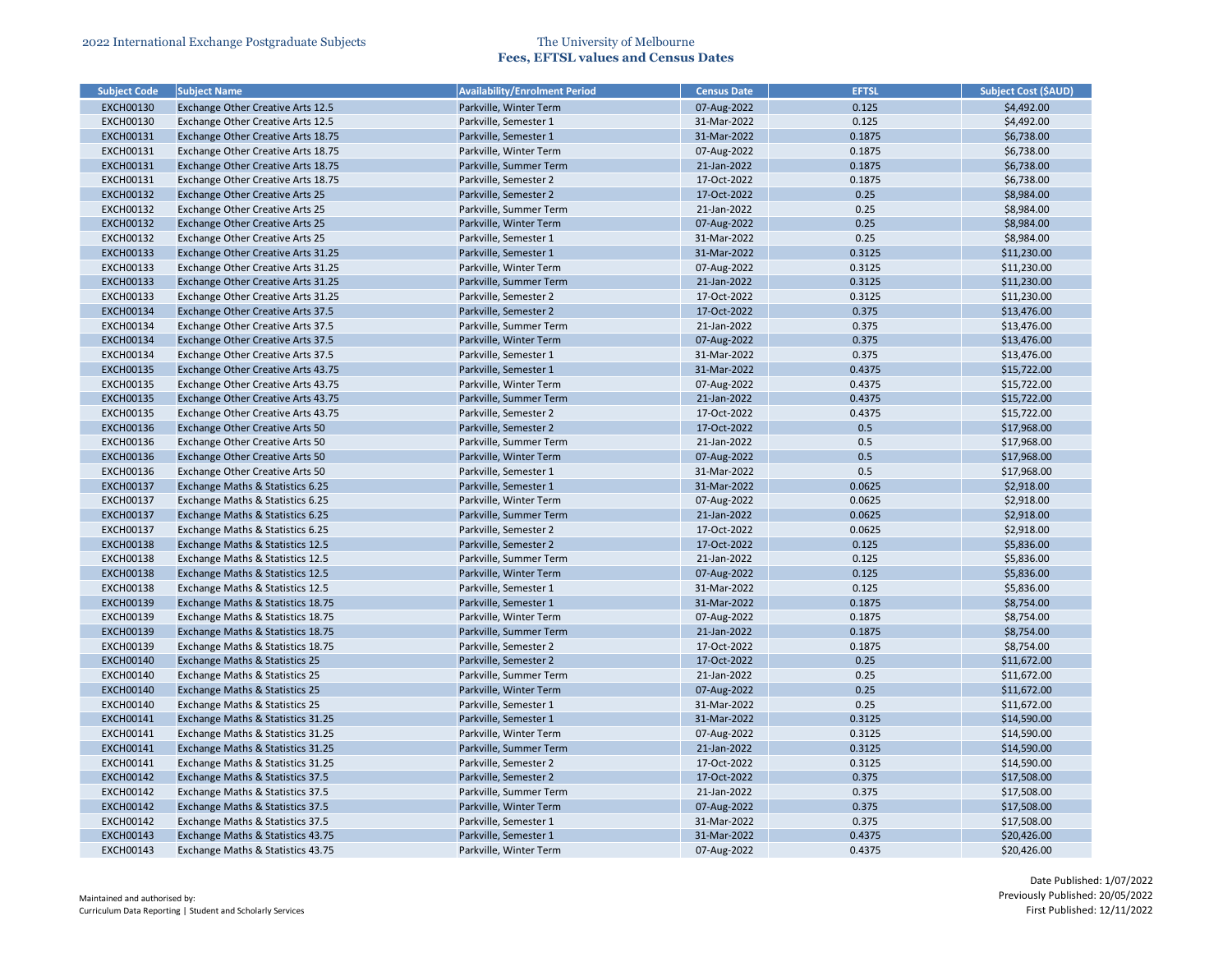| <b>Subject Code</b> | <b>Subject Name</b>                       | <b>Availability/Enrolment Period</b> | <b>Census Date</b> | <b>EFTSL</b> | <b>Subject Cost (\$AUD)</b> |
|---------------------|-------------------------------------------|--------------------------------------|--------------------|--------------|-----------------------------|
| <b>EXCH00143</b>    | Exchange Maths & Statistics 43.75         | Parkville, Summer Term               | 21-Jan-2022        | 0.4375       | \$20,426.00                 |
| <b>EXCH00143</b>    | Exchange Maths & Statistics 43.75         | Parkville, Semester 2                | 17-Oct-2022        | 0.4375       | \$20,426.00                 |
| <b>EXCH00144</b>    | <b>Exchange Maths &amp; Statistics 50</b> | Parkville, Semester 2                | 17-Oct-2022        | 0.5          | \$23,344.00                 |
| <b>EXCH00144</b>    | Exchange Maths & Statistics 50            | Parkville, Summer Term               | 21-Jan-2022        | 0.5          | \$23,344.00                 |
| <b>EXCH00144</b>    | <b>Exchange Maths &amp; Statistics 50</b> | Parkville, Winter Term               | 07-Aug-2022        | 0.5          | \$23,344.00                 |
| <b>EXCH00144</b>    | Exchange Maths & Statistics 50            | Parkville, Semester 1                | 31-Mar-2022        | 0.5          | \$23,344.00                 |
| <b>EXCH00145</b>    | Exchange Other Health 6.25                | Parkville, Semester 1                | 31-Mar-2022        | 0.0625       | \$3,100.00                  |
| <b>EXCH00145</b>    | Exchange Other Health 6.25                | Parkville, Winter Term               | 07-Aug-2022        | 0.0625       | \$3,100.00                  |
| <b>EXCH00145</b>    | Exchange Other Health 6.25                | Parkville, Summer Term               | 21-Jan-2022        | 0.0625       | \$3,100.00                  |
| <b>EXCH00145</b>    | Exchange Other Health 6.25                | Parkville, Semester 2                | 17-Oct-2022        | 0.0625       | \$3,100.00                  |
| <b>EXCH00146</b>    | Exchange Other Health 12.5                | Parkville, Summer Term               | 21-Jan-2022        | 0.125        | \$6,200.00                  |
| <b>EXCH00146</b>    | Exchange Other Health 12.5                | Parkville, Semester 2                | 17-Oct-2022        | 0.125        | \$6,200.00                  |
| <b>EXCH00146</b>    | Exchange Other Health 12.5                | Parkville, Winter Term               | 07-Aug-2022        | 0.125        | \$6,200.00                  |
| <b>EXCH00146</b>    | Exchange Other Health 12.5                | Parkville, Semester 1                | 31-Mar-2022        | 0.125        | \$6,200.00                  |
| <b>EXCH00147</b>    | Exchange Other Health 18.75               | Parkville, Semester 1                | 31-Mar-2022        | 0.1875       | \$9,300.00                  |
| <b>EXCH00147</b>    | Exchange Other Health 18.75               | Parkville, Winter Term               | 07-Aug-2022        | 0.1875       | \$9,300.00                  |
| <b>EXCH00147</b>    | Exchange Other Health 18.75               | Parkville, Semester 2                | 17-Oct-2022        | 0.1875       | \$9,300.00                  |
| <b>EXCH00147</b>    | Exchange Other Health 18.75               | Parkville, Summer Term               | 21-Jan-2022        | 0.1875       | \$9,300.00                  |
| <b>EXCH00148</b>    | <b>Exchange Other Health 25</b>           | Parkville, Summer Term               | 21-Jan-2022        | 0.25         | \$12,400.00                 |
| <b>EXCH00148</b>    | Exchange Other Health 25                  | Parkville, Semester 2                | 17-Oct-2022        | 0.25         | \$12,400.00                 |
| <b>EXCH00148</b>    | <b>Exchange Other Health 25</b>           | Parkville, Winter Term               | 07-Aug-2022        | 0.25         | \$12,400.00                 |
| <b>EXCH00148</b>    | Exchange Other Health 25                  | Parkville, Semester 1                | 31-Mar-2022        | 0.25         | \$12,400.00                 |
| <b>EXCH00149</b>    | Exchange Other Health 31.25               | Parkville, Semester 1                | 31-Mar-2022        | 0.3125       | \$15,500.00                 |
| <b>EXCH00149</b>    | Exchange Other Health 31.25               | Parkville, Winter Term               | 07-Aug-2022        | 0.3125       | \$15,500.00                 |
| <b>EXCH00149</b>    | Exchange Other Health 31.25               | Parkville, Semester 2                | 17-Oct-2022        | 0.3125       | \$15,500.00                 |
| <b>EXCH00149</b>    | Exchange Other Health 31.25               | Parkville, Summer Term               | 21-Jan-2022        | 0.3125       | \$15,500.00                 |
| <b>EXCH00150</b>    | Exchange Other Health 37.5                | Parkville, Summer Term               | 21-Jan-2022        | 0.375        | \$18,600.00                 |
| <b>EXCH00150</b>    | Exchange Other Health 37.5                | Parkville, Semester 2                | 17-Oct-2022        | 0.375        | \$18,600.00                 |
| <b>EXCH00150</b>    | Exchange Other Health 37.5                | Parkville, Winter Term               | 07-Aug-2022        | 0.375        | \$18,600.00                 |
| <b>EXCH00150</b>    | Exchange Other Health 37.5                | Parkville, Semester 1                | 31-Mar-2022        | 0.375        | \$18,600.00                 |
| EXCH00151           | Exchange Other Health 43.75               | Parkville, Semester 1                | 31-Mar-2022        | 0.4375       | \$21,700.00                 |
| <b>EXCH00151</b>    | Exchange Other Health 43.75               | Parkville, Winter Term               | 07-Aug-2022        | 0.4375       | \$21,700.00                 |
| <b>EXCH00151</b>    | Exchange Other Health 43.75               | Parkville, Semester 2                | 17-Oct-2022        | 0.4375       | \$21,700.00                 |
| <b>EXCH00151</b>    | Exchange Other Health 43.75               | Parkville, Summer Term               | 21-Jan-2022        | 0.4375       | \$21,700.00                 |
| <b>EXCH00152</b>    | <b>Exchange Other Health 50</b>           | Parkville, Summer Term               | 21-Jan-2022        | 0.5          | \$24,800.00                 |
| <b>EXCH00152</b>    | Exchange Other Health 50                  | Parkville, Semester 2                | 17-Oct-2022        | 0.5          | \$24,800.00                 |
| <b>EXCH00152</b>    | <b>Exchange Other Health 50</b>           | Parkville, Winter Term               | 07-Aug-2022        | 0.5          | \$24,800.00                 |
| <b>EXCH00152</b>    | Exchange Other Health 50                  | Parkville, Semester 1                | 31-Mar-2022        | 0.5          | \$24,800.00                 |
| <b>EXCH00202</b>    | Exchange II Arts 12.5                     | Parkville, Semester 1                | 31-Mar-2022        | 0.125        | \$4,652.00                  |
| <b>EXCH00202</b>    | Exchange II Arts 12.5                     | Parkville, Winter Term               | 07-Aug-2022        | 0.125        | \$4,652.00                  |
| <b>EXCH00202</b>    | Exchange II Arts 12.5                     | Parkville, Semester 2                | 17-Oct-2022        | 0.125        | \$4,652.00                  |
| <b>EXCH00202</b>    | Exchange II Arts 12.5                     | Parkville, Summer Term               | 21-Jan-2022        | 0.125        | \$4,652.00                  |
| <b>EXCH00204</b>    | <b>Exchange II Arts 25</b>                | Parkville, Summer Term               | 21-Jan-2022        | 0.25         | \$9,304.00                  |
| <b>EXCH00204</b>    | Exchange II Arts 25                       | Parkville, Semester 2                | 17-Oct-2022        | 0.25         | \$9,304.00                  |
| <b>EXCH00204</b>    | <b>Exchange II Arts 25</b>                | Parkville, Winter Term               | 07-Aug-2022        | 0.25         | \$9,304.00                  |
| <b>EXCH00204</b>    | Exchange II Arts 25                       | Parkville, Semester 1                | 31-Mar-2022        | 0.25         | \$9,304.00                  |
| <b>EXCH00258</b>    | <b>Exchange II Science 12.5</b>           | Parkville, Winter Term               | 07-Aug-2022        | 0.125        | \$5,956.00                  |
| <b>EXCH00258</b>    | Exchange II Science 12.5                  | Parkville, Semester 1                | 31-Mar-2022        | 0.125        | \$5,956.00                  |
| <b>EXCH00258</b>    | <b>Exchange II Science 12.5</b>           | Parkville, Summer Term               | 21-Jan-2022        | 0.125        | \$5,956.00                  |
| <b>EXCH00258</b>    | Exchange II Science 12.5                  | Parkville, Semester 2                | 17-Oct-2022        | 0.125        | \$5,956.00                  |
| <b>EXCH00260</b>    | <b>Exchange II Science 25</b>             | Parkville, Semester 2                | 17-Oct-2022        | 0.25         | \$11,912.00                 |
|                     |                                           |                                      | 21-Jan-2022        | 0.25         | \$11,912.00                 |
| <b>EXCH00260</b>    | Exchange II Science 25                    | Parkville, Summer Term               |                    |              |                             |

| <b>Subject Cost (\$AUD)</b> |
|-----------------------------|
| \$20,426.00                 |
| \$20,426.00                 |
| \$23,344.00                 |
| \$23,344.00                 |
| \$23,344.00                 |
| \$23,344.00                 |
| \$3,100.00                  |
| \$3,100.00                  |
| \$3,100.00                  |
| \$3,100.00                  |
| \$6,200.00                  |
| \$6,200.00                  |
| \$6,200.00                  |
| \$6,200.00                  |
| \$9,300.00                  |
| \$9,300.00                  |
| \$9,300.00                  |
| \$9,300.00                  |
| \$12,400.00                 |
| \$12,400.00                 |
| \$12,400.00                 |
| \$12,400.00                 |
| \$15,500.00                 |
| \$15,500.00                 |
| \$15,500.00                 |
| \$15,500.00                 |
| \$18,600.00                 |
| \$18,600.00                 |
| \$18,600.00                 |
| \$18,600.00                 |
| \$21,700.00                 |
| \$21,700.00                 |
| \$21,700.00                 |
|                             |
| \$21,700.00                 |
| \$24,800.00<br>\$24,800.00  |
| \$24,800.00                 |
|                             |
| \$24,800.00                 |
| \$4,652.00                  |
| \$4,652.00                  |
| \$4,652.00                  |
| \$4,652.00                  |
| \$9,304.00                  |
| \$9,304.00                  |
| \$9,304.00                  |
| \$9,304.00                  |
| \$5,956.00                  |
| \$5,956.00                  |
| \$5,956.00                  |
| \$5,956.00                  |
| \$11,912.00                 |
| \$11,912.00                 |
|                             |